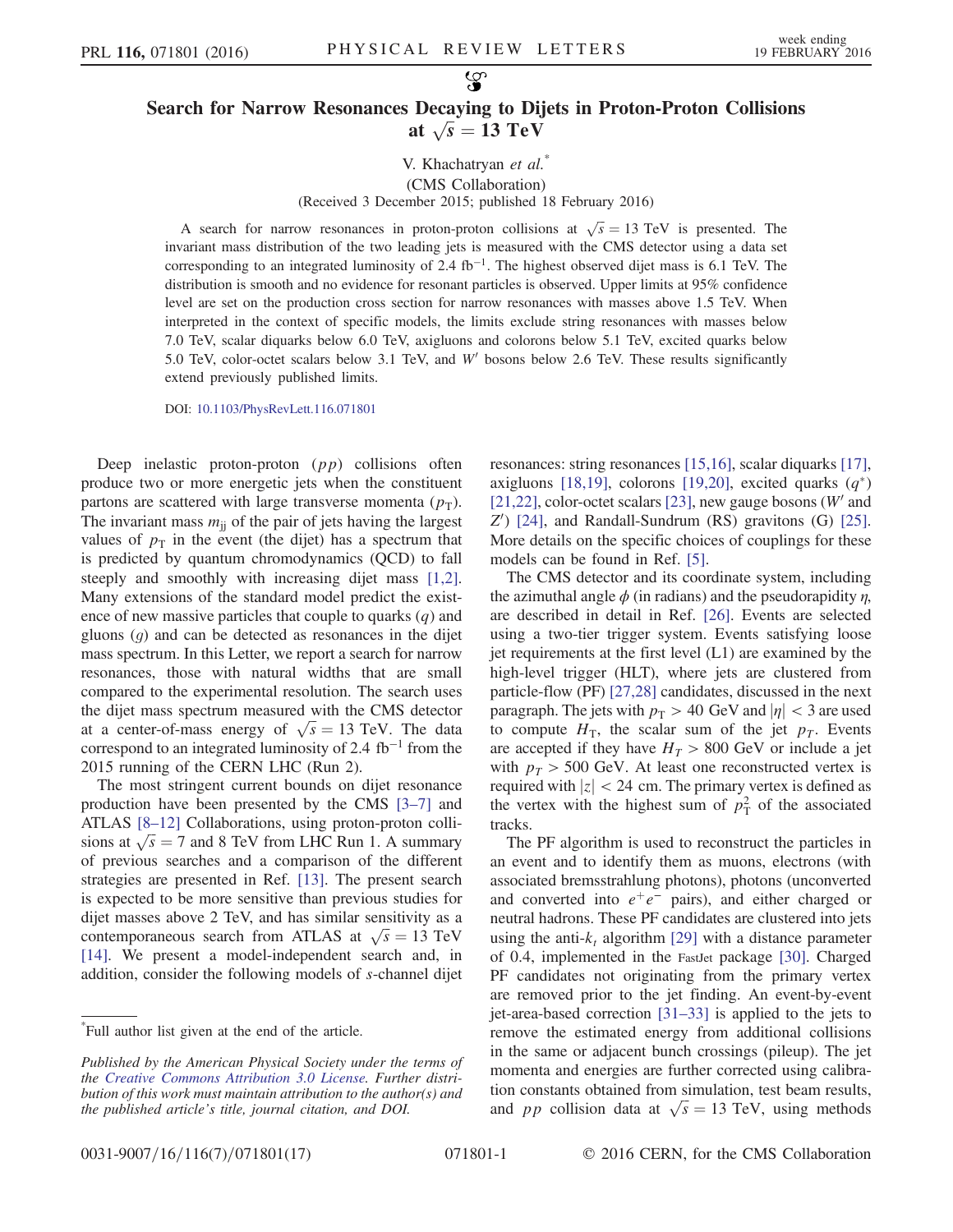described in Ref. [\[33\]](#page-5-13) with all in situ calibrations obtained from the current data. All jets are required to have  $p_T >$ 30 GeV and  $|\eta|$  < 2.5. The two jets with largest  $p<sub>T</sub>$  are defined as the leading jets. Jet identification criteria [\[34\]](#page-5-14) are applied to remove spurious jets associated with calorimeter noise. An event is rejected if either of the two leading jets does not satisfy the jet identification criteria.

Geometrically close jets are combined into "wide jets" and used to determine the dijet mass, as in our previous searches [4–[7\]](#page-4-6). The wide-jet algorithm, designed for dijet resonance event reconstruction, reduces the analysis sensitivity to gluon radiation from the final state partons. The two leading jets are used as seeds and the four-vectors of all other jets, if within  $\Delta R = \sqrt{(\Delta \eta)^2 + (\Delta \phi)^2} < 1.1$ , are added to the nearest leading jet to obtain two wide jets, which then form the dijet system. The background from t-channel dijet events is suppressed by requiring the pseudorapidity separation of the two wide jets to satisfy  $|\Delta \eta_{ii}|$  < 1.3. The above requirements, originally developed for the analysis of Run 1 data, maximize the search sensitivity for isotropic decays of dijet resonances in the presence of QCD dijet background. It has been verified that these requirements remain optimal for collisions at  $\sqrt{s}$  = 13 TeV. We select events with  $m_{jj}$  > 1.2 TeV for which the combined L1 trigger and HLT are found to be fully efficient.

Figure [1](#page-1-0) shows the dijet mass spectrum, defined as the observed number of events in each bin divided by the integrated luminosity and bin width, with predefined bins of width corresponding to the dijet mass resolution [\[3\].](#page-4-1) The highest dijet mass observed is 6.1 TeV. The data are compared with a leading-order QCD Monte Carlo (MC) prediction from the PYTHIA 8 (v205) [\[35\]](#page-5-15) generator with the CUETP8M1 tune [\[36,37\]](#page-5-16), including a GEANT4-based [\[38\]](#page-5-17) simulation of the CMS detector. The PYTHIA simulation uses the NNPDF2.3LO [\[39\]](#page-5-18) parton distribution functions (PDF). The renormalization and factorization scales are both set at the  $p<sub>T</sub>$  value of the hard-scattered partons. The MC prediction is normalized to the integrated contents of the data in Fig. [1,](#page-1-0) requiring multiplication of the predicted cross section by a factor of 0.88.

To test the smoothness of the measured dijet mass spectrum, we fit the data with the parametrization

$$
\frac{d\sigma}{dm_{jj}} = \frac{P_0(1-x)^{P_1}}{x^{P_2 + P_3 \ln(x)}},\tag{1}
$$

where  $x = m_{jj}/\sqrt{s}$  and  $P_0$ ,  $P_1$ ,  $P_2$ , and  $P_3$  are fitted parameters. This functional form was also used in previous searches [3–[12,40\]](#page-4-1) to describe the data and the QCD predictions. In Fig. [1](#page-1-0) we show the result of the binned maximum likelihood fit, which yields  $\chi^2 = 31$  for 35 degrees of freedom, where the  $\chi^2$  is determined using the Poisson uncertainties shown in Fig. [1.](#page-1-0) The data are seen to be well described by the fit.

<span id="page-1-0"></span>

FIG. 1. Dijet mass spectrum (points) compared to a fitted parametrization (solid curve) and to the prediction of the PYTHIA 8 [\[35\]](#page-5-15) QCD MC event generator including simulation of the detector (dashed curve). The lower panel shows the difference between the data and the fitted parametrization, divided by the statistical uncertainties. The predicted distributions of narrow resonance signals for three models, with resonance mass values corresponding to the respective 95% confidence level exclusion limit, are shown in both panels (dash-dotted curves).

We search in the dijet mass spectrum for narrow resonances. Figure [2](#page-2-0) shows example dijet mass distributions for simulated signal events, generated with the PYTHIA 8 program. The predicted mass distributions have Gaussian cores from the jet energy resolution, and tails towards lower mass values primarily from QCD radiation. The contribution of this low-mass tail to the line shape depends on the parton content of the resonance  $(qq, qq, or qq)$ . Resonances containing gluons, which emit QCD radiation more strongly than quarks, have a more pronounced tail. For the high-mass resonances, there is also a significant contribution that depends both on the PDF and on the natural width of the Breit-Wigner resonance. For resonances produced through interactions of nonvalent partons in the proton, the low-mass component of the Breit-Wigner resonance distribution is amplified by the rise of the parton probability distribution at low fractional momentum. These effects cause a large tail at low mass values. Neglecting the tails, the approximate value of the dijet mass resolution varies with resonance mass from 7% at 1.5 TeV to 4% at 7 TeV.

There is no evidence for a narrow resonance in the data, as seen from Fig. [1](#page-1-0). The most significant excess in the data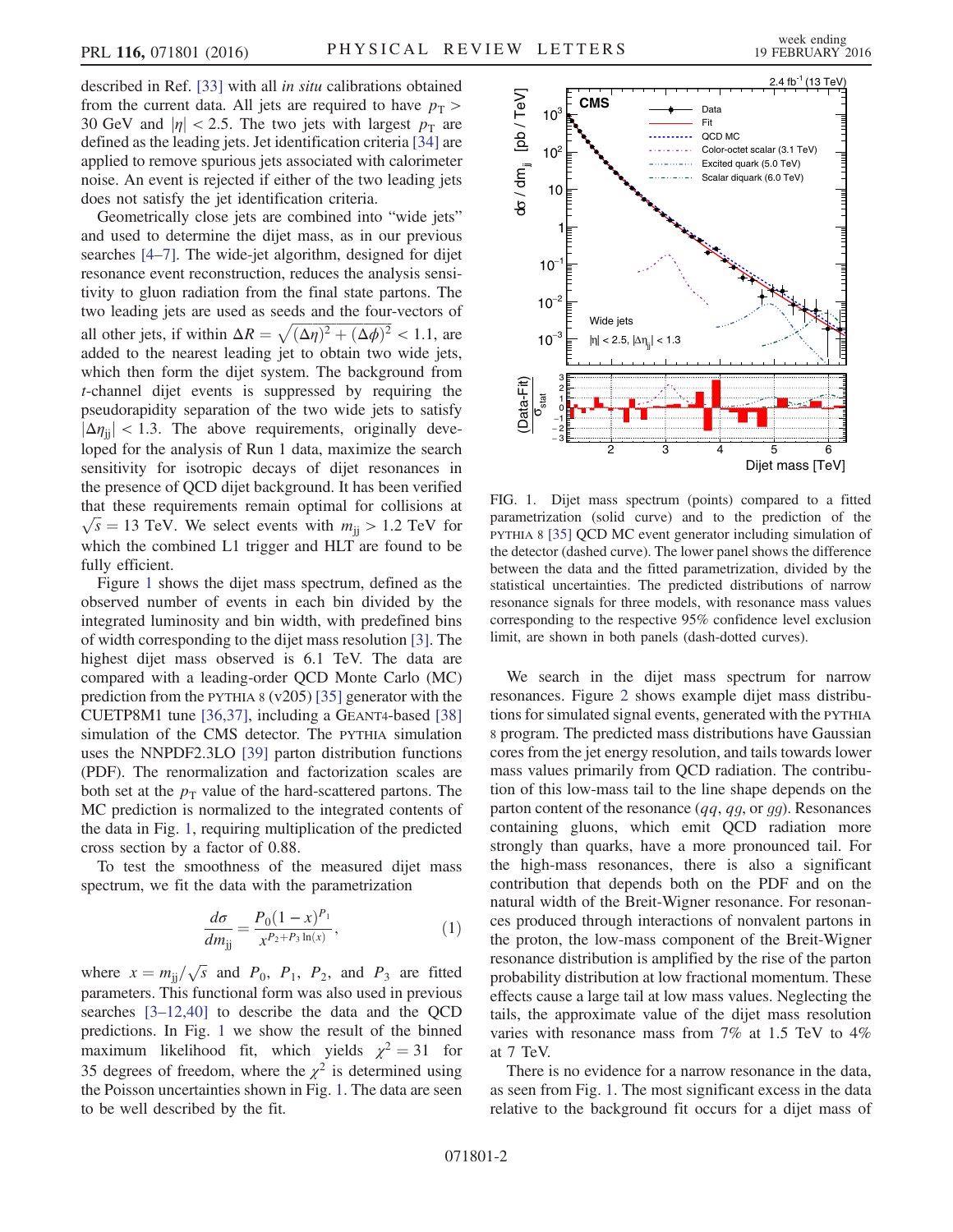<span id="page-2-0"></span>

FIG. 2. The reconstructed resonance mass spectrum predicted by the PYTHIA 8 [\[35\]](#page-5-15) MC event generator, including simulation of the detector, for resonances generated with mass values 1, 3, 5, and 7 TeV, for quark-quark processes modeled by  $q\bar{q} \rightarrow G \rightarrow q\bar{q}$ (solid line), for quark-gluon processes modeled by  $qg \to q^* \to$ qg (dotted line), and for gluon-gluon processes modeled by  $gg \to G \to gg$  (dashed line), where G is a RS graviton and  $q^*$  is an excited quark.

3.9 TeV. A fit to the hypothesis of a narrow  $qq$  resonance, which includes contributions from the bin at 3.9 TeV and neighboring bins, has a local statistical significance of 1.7 standard deviations. Figure [1](#page-1-0) includes example signal distributions of the three kinds of narrow resonances  $(qq, qq,$  and  $qq)$  at the mass values (6.0, 5.0, and 3.1 TeV) corresponding to the limit set on the respective models (scalar diquark, excited quark, and color-octet scalar). These limits are presented below.

We use the dijet mass spectrum from wide jets, the background parametrization, and the dijet resonance shapes to set limits on new particles decaying to the parton pairs  $qq$  (or  $q\bar{q}$ ), qg, and gg. A separate limit is determined for each final state  $(qq, qg,$  and  $gg)$  because of the dependence of the dijet resonance shape on the type of the two final-state partons.

The dominant sources of systematic uncertainty are the jet energy scale, jet energy resolution, integrated luminosity, and the estimation of background. The uncertainty in the jet energy scale is 2%, determined from Run 2 data using the methods described in Ref. [\[33\]](#page-5-13). This uncertainty is propagated to the limits by shifting the dijet mass for signal events by  $\pm 2\%$ . The uncertainty in the jet energy resolution translates into an uncertainty of 10% in the resolution of the dijet mass [\[33\]](#page-5-13), and is propagated to the limits by increasing and decreasing by 10% the reconstructed width of the dijet mass shape for signal. The luminosity scale and its uncertainty are estimated from beam-beam scans utilizing the methods from Ref. [\[41\].](#page-5-19) The uncertainty in the integrated luminosity is 12%, and is propagated to the normalization of the signal. Not included in this analysis is a recent reevaluation of the integrated luminosity that increases the measured value by 4.3% and reduces the systematic uncertainty to 4.6%. Changes in the values of the parameters describing the background introduce a change in the signal strength that is accounted for as a systematic uncertainty. The dependence of the signal mass distributions on the number of pileup interactions is negligible.

To set upper limits on signal cross sections we use a Bayesian formalism [\[42\]](#page-5-20) with a uniform prior for a positive signal cross section; log-normal priors are used to model systematic uncertainties in the jet energy scale, jet energy resolution, and integrated luminosity, all treated as nuisance parameters to be integrated over. We calculate the likelihood, namely the posterior probability density as a function of resonance cross section, independently at each value of resonance pole mass from 1.5 to 7.2 TeV in 0.1 TeV steps. Resonances with masses less than 1.5 TeV are too close to the lower edge of our dijet mass spectrum to produce a peak distinguishable from the background and are therefore not considered. Examples of the resonance shapes used are shown in Fig. [2.](#page-2-0) The data are fitted with the background function plus a signal shape, with the signal cross section a fitted parameter. The resulting fitting function, with the signal cross section set to zero, is used as the background estimate. The likelihood is formed using as input the data, the background estimate from the best fit of the signal  $+$  background hypothesis to the data, and the resonance shape multiplied by the resonance cross section. The uncertainty in the background is incorporated through marginalization, i.e., by integrating the likelihood over the background parameters using uniform priors. The integration is performed for each of the background nuisance parameters in a range around the best-fit values, corresponding to a decrease in the likelihood by a factor of 1000 from its maximum value for each parameter independently.

Figure [3](#page-3-0) shows the model-independent observed upper limits at 95% confidence level (C.L.) on  $\sigma BA$ , i.e., the product of the cross section  $(\sigma)$ , the branching fraction  $(B)$ , and the acceptance (A) for the kinematic requirements  $|\Delta \eta_{ii}|$  < 1.3 and  $|\eta|$  < 2.5, for narrow *qq*, *qg*, and *gg* resonances. The acceptance of the requirement  $m_{ii}$  > 1.2 TeV has been taken into account by correcting the limits, and therefore does not appear in the acceptance A. Figure [3](#page-3-0) also shows the expected limits on the cross section and their bands of uncertainty. The expected limits are estimated with pseudoexperiments generated using background-only hypotheses. The generated mass spectra are fit with a background  $+$  signal model to extract expected upper limits. The difference in the limits for  $qq$ ,  $qq$ , and  $gg$ resonances at the same resonance mass originates from the difference in their line shapes. All upper limits presented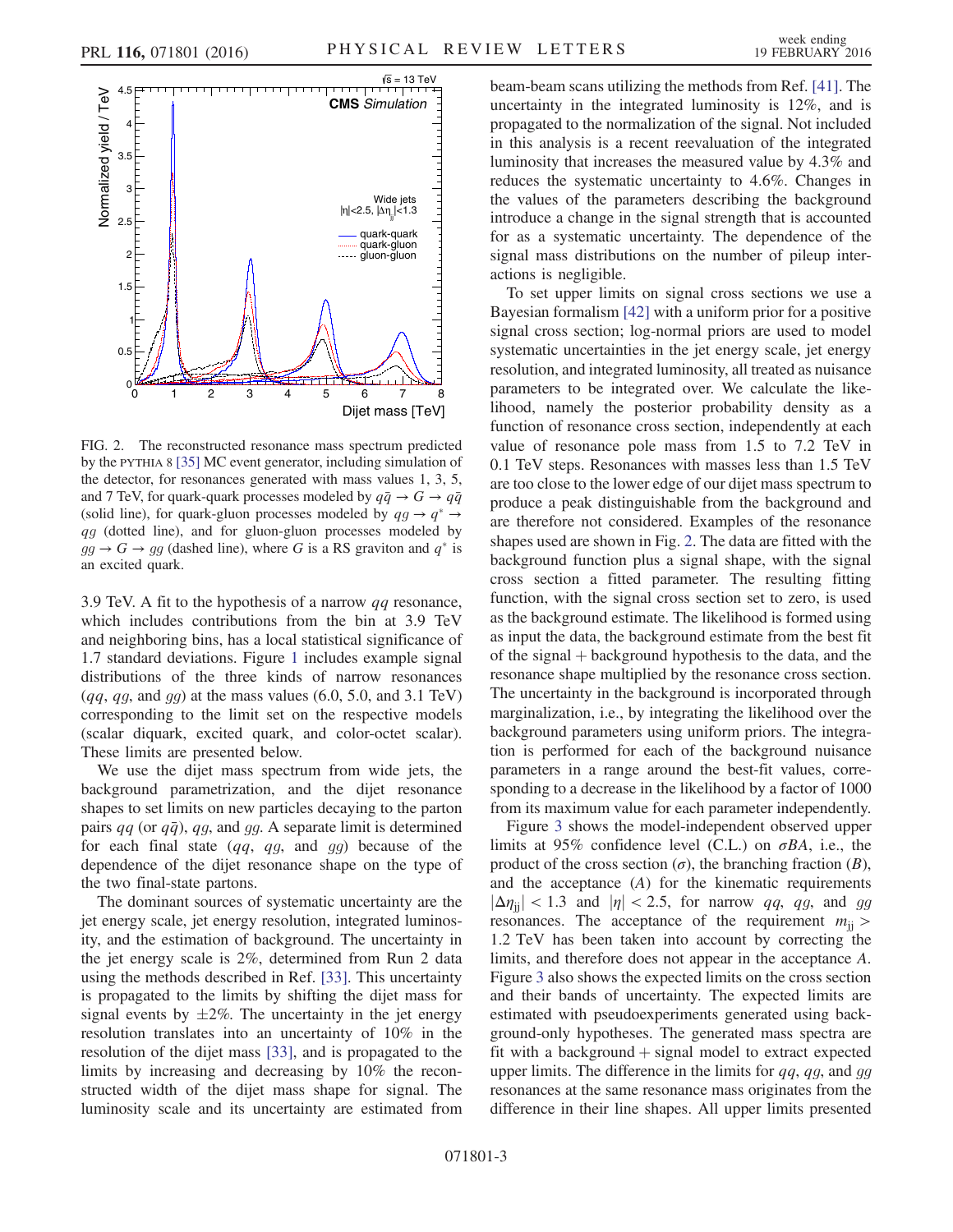<span id="page-3-0"></span>

FIG. 3. The observed 95% CL upper limits on the product of the cross section, branching fraction, and acceptance for quark-quark (top left), quark-gluon (top right), and gluon-gluon (bottom left) type dijet resonances, shown as symbols connected by solid curves, and a comparison of all types (bottom right). The corresponding expected limits (dash-dotted curves) and their variation at the 1 and 2 standard deviation levels (shaded bands) are also shown. The limits are compared to the predicted cross sections of string resonances [\[15,16\],](#page-5-0) scalar diquarks [\[17\],](#page-5-1) excited quarks [\[21,22\]](#page-5-4), axigluons [\[18,19\],](#page-5-2) colorons [\[19,20\],](#page-5-3) color-octet scalars [\[23\],](#page-5-5) new gauge bosons W' and Z' [\[24\],](#page-5-6) and RS gravitons [\[25\]](#page-5-7).

are compared to the parton-level predictions of  $\sigma BA$ , without detector simulation, to determine mass limits on new particles. The model predictions shown in Fig. [3](#page-3-0) are calculated in the narrow-width approximation [\[13\]](#page-4-3) using the CTEQ6L1 [\[43\]](#page-5-21) PDF at leading order, with a next-toleading order correction factor of approximately 1.3 included for the  $W'$  and  $Z'$  models [\[44\]](#page-5-22), and approximately 1.2 for the axigluon and coloron models [\[19\].](#page-5-3) The branching fraction  $B$  includes the direct decays of the resonance into  $qq$ ,  $qg$ , and  $gg$  only, excluding top quarks, and no other decays giving jets are considered in the theoretical calculation of the model cross section. The acceptance is evaluated at the parton level for the resonance decay to two partons. In the case of isotropic decays it is  $A \approx 0.6$  independent of resonance mass.

For a given model, new particles are excluded at 95% CL in mass regions where the theoretical prediction lies at or above the observed upper limit for the appropriate final state of Fig. [3](#page-3-0). The mass limits reported in Table [I](#page-4-7) represent significant extensions of the most stringent observed limits from LHC Run 1 [\[7,12\].](#page-4-8) For string resonances, the observed mass limit of 7.0 TeV extends the previous CMS limit of 5.0 TeV; for scalar diquarks, the observed mass limit of 6.0 TeV extends the previous CMS limit of 4.7 TeV; for axigluons and colorons, the observed mass limit of 5.1 TeV extends the previous CMS limit of 3.6 TeV;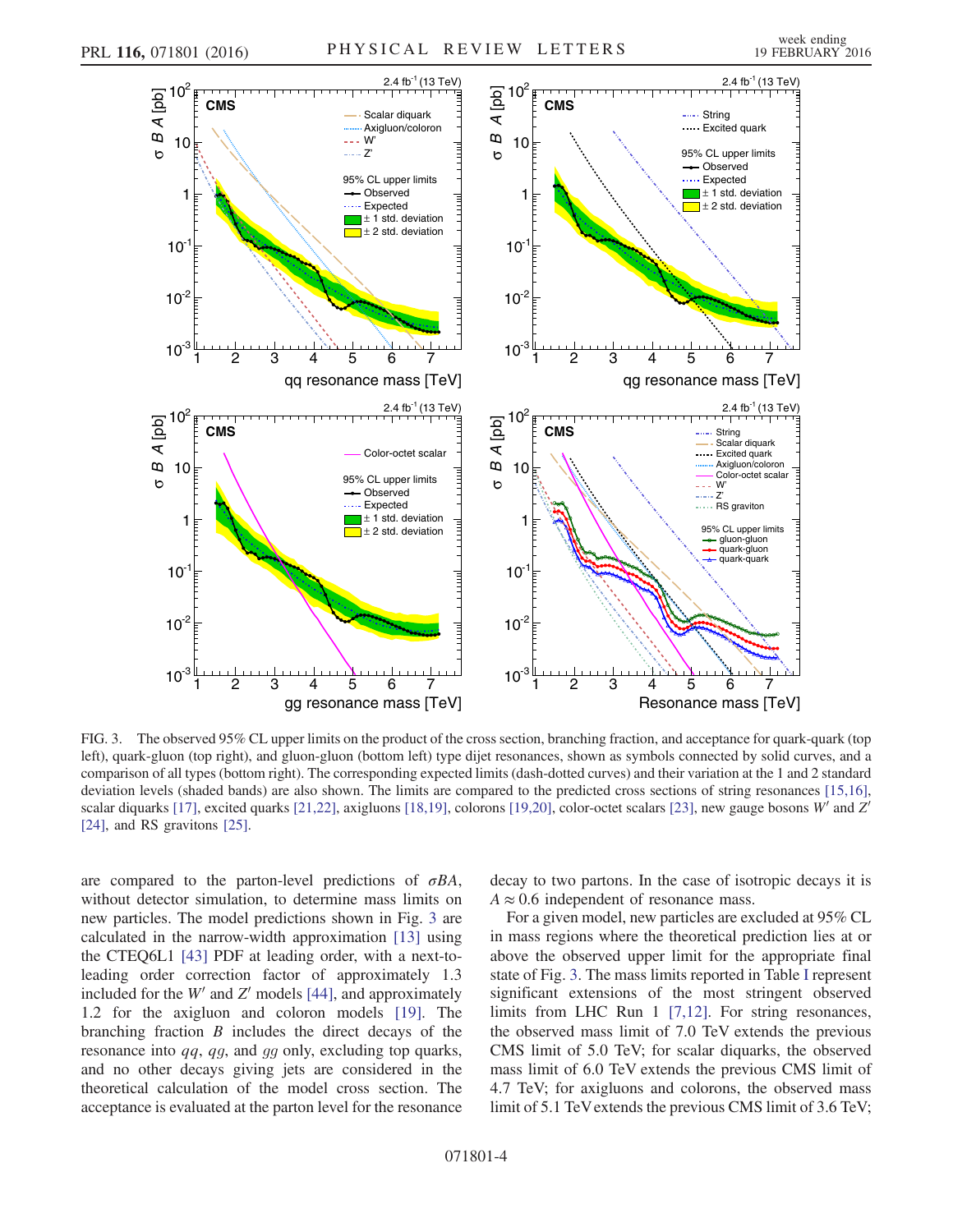<span id="page-4-7"></span>TABLE I. Observed and expected mass limits for analyses that exclude the listed models at 95% CL for a resonance mass from 1.5 TeV up to the indicated values.

| Model                 | Final<br>state | Observed mass<br>limit [TeV] | Expected mass<br>limit [TeV] |
|-----------------------|----------------|------------------------------|------------------------------|
| String                | qg             | 7.0                          | 6.9                          |
| Scalar diquark        | qq             | 6.0                          | 6.1                          |
| Axigluon/coloron      | $q\bar{q}$     | 5.1                          | 5.1                          |
| Excited quark $(q^*)$ | qg             | 5.0                          | 4.8                          |
| Color-octet scalar    | 99             | 3.1                          | 3.3                          |
| Heavy $W(W')$         | $q\bar{q}$     | 2.6                          | 2.3                          |

for excited quarks, we set a mass limit of 5.0 TeV compared to the ATLAS limit of 4.06 TeV; for a color-octet scalar, the observed mass limit of 3.1 TeV improves the ATLAS limit of 2.70 TeV; and for a  $W'$  boson, we exclude masses up to 2.6 TeV, just beyond the ATLAS limit of 2.45 TeV. With the current data sample we cannot set mass limits on  $Z'$  bosons with standard-model-like couplings or on RS gravitons with dimensionless coupling less than  $0.1$ .

In summary, a search for narrow resonances decaying into a pair of jets has been performed using a data sample of  $pp$ collisions at  $\sqrt{s} = 13$  TeV corresponding to an integrated luminosity of 2.4 fb<sup>-1</sup>. The dijet mass spectrum has been measured to be a smoothly falling distribution. In the analyzed data sample, there is no evidence for resonant particle production. We present generic upper limits on the product  $\sigma BA$  that are applicable to any model of narrow dijet resonance production. This search is more sensitive than previous searches for dijet resonances for masses above 2 TeV. We set the most stringent limits to date on the masses of string resonances, scalar diquarks, axigluons, colorons, excited quarks, color-octet scalars, and  $W'$  bosons.

We congratulate our colleagues in the CERN accelerator departments for the excellent performance of the LHC and thank the technical and administrative staffs at CERN and at other CMS institutes for their contributions to the success of the CMS effort. In addition, we gratefully acknowledge the computing centers and personnel of the Worldwide LHC Computing Grid for delivering so effectively the computing infrastructure essential to our analyses. Finally, we acknowledge the enduring support for the construction and operation of the LHC and the CMS detector provided by the following funding agencies: BMWFW and FWF (Austria); FNRS and FWO (Belgium); CNPq, CAPES, FAPERJ, and FAPESP (Brazil); MES (Bulgaria); CERN; CAS, MoST, and NSFC (China); COLCIENCIAS (Colombia); MSES and CSF (Croatia); RPF (Cyprus); MoER, ERC IUT and ERDF (Estonia); Academy of Finland, MEC, and HIP (Finland); CEA and CNRS/IN2P3 (France); BMBF, DFG, and HGF (Germany); GSRT (Greece); OTKA and NIH (Hungary); DAE and DST (India); IPM (Iran); SFI (Ireland); INFN (Italy); MSIP and NRF (Republic of Korea); LAS (Lithuania); MOE and UM (Malaysia); CINVESTAV, CONACYT, SEP, and UASLP-FAI (Mexico); MBIE (New Zealand); PAEC (Pakistan); MSHE and NSC (Poland); FCT (Portugal); JINR (Dubna); MON, RosAtom, RAS and RFBR (Russia); MESTD (Serbia); SEIDI and CPAN (Spain); Swiss Funding Agencies (Switzerland); MST (Taipei); ThEPCenter, IPST, STAR and NSTDA (Thailand); TUBITAK and TAEK (Turkey); NASU and SFFR (Ukraine); STFC (United Kingdom); DOE and NSF (USA).

- <span id="page-4-0"></span>[1] CMS Collaboration, Measurement of the differential dijet production cross section in proton-proton collisions at  $\sqrt{s}$  = 7 TeV, [Phys. Lett. B](http://dx.doi.org/10.1016/j.physletb.2011.05.027) 700, 187 (2011).<br>ATLAS Collaboration Measurement of dijet of
- [2] ATLAS Collaboration, Measurement of dijet cross sections in pp collisions at 7 TeV centre-of-mass energy using the ATLAS detector, [J. High Energy Phys. 05 \(2014\) 059.](http://dx.doi.org/10.1007/JHEP05(2014)059)
- <span id="page-4-6"></span><span id="page-4-1"></span>[3] CMS Collaboration, Search for Dijet Resonances in 7 TeV pp Collisions at CMS, Phys. Rev. Lett. 105[, 211801 \(2010\).](http://dx.doi.org/10.1103/PhysRevLett.105.211801)
- [4] CMS Collaboration, Search for resonances in the dijet mass spectrum from 7 TeV *pp* collisions at CMS, [Phys. Lett. B](http://dx.doi.org/10.1016/j.physletb.2011.09.015) 704[, 123 \(2011\)](http://dx.doi.org/10.1016/j.physletb.2011.09.015).
- <span id="page-4-5"></span>[5] CMS Collaboration, Search for narrow resonances and quantum black holes in inclusive and b-tagged dijet mass spectra from *pp* collisions at  $\sqrt{s} = 7$  TeV, [J. High Energy](http://dx.doi.org/10.1007/JHEP01(2013)013) [Phys. 01 \(2013\) 013.](http://dx.doi.org/10.1007/JHEP01(2013)013)
- [6] CMS Collaboration, Search for narrow resonances using the dijet mass spectrum in *pp* collisions at  $\sqrt{s} = 8$  TeV, [Phys.](http://dx.doi.org/10.1103/PhysRevD.87.114015) Rev. D 87[, 114015 \(2013\)](http://dx.doi.org/10.1103/PhysRevD.87.114015).
- <span id="page-4-8"></span>[7] CMS Collaboration, Search for resonances and quantum black holes using dijet mass spectra in proton-proton collisions at  $\sqrt{s} = 8$  TeV, Phys. Rev. D 91[, 052009 \(2015\).](http://dx.doi.org/10.1103/PhysRevD.91.052009)<br>ATI AS Collaboration. Search for New Particles in Two-Iet
- <span id="page-4-2"></span>[8] ATLAS Collaboration, Search for New Particles in Two-Jet Final States in 7 TeV Proton-Proton Collisions with the ATLAS Detector at the LHC, [Phys. Rev. Lett.](http://dx.doi.org/10.1103/PhysRevLett.105.161801) 105, 161801 [\(2010\).](http://dx.doi.org/10.1103/PhysRevLett.105.161801)
- [9] ATLAS Collaboration, Search for new physics in dijet mass and angular distributions in pp collisions at  $\sqrt{s} = 7$  TeV measured with the ATLAS detector, [New J. Phys.](http://dx.doi.org/10.1088/1367-2630/13/5/053044) 13, [053044 \(2011\).](http://dx.doi.org/10.1088/1367-2630/13/5/053044)
- [10] ATLAS Collaboration, Search for new physics in the dijet mass distribution using 1 fb<sup>-1</sup> of pp collision data at  $\sqrt{s} = 7$  TeV collected by the ATLAS detector, [Phys.](http://dx.doi.org/10.1016/j.physletb.2012.01.035) Lett. B 708[, 37 \(2012\)](http://dx.doi.org/10.1016/j.physletb.2012.01.035).
- [11] ATLAS Collaboration, ATLAS search for new phenomena in dijet mass and angular distributions using  $pp$  collisions at  $\sqrt{s} = 7$  TeV, [J. High Energy Phys. 01 \(2013\) 029.](http://dx.doi.org/10.1007/JHEP01(2013)029)
- [12] ATLAS Collaboration, Search for new phenomena in the dijet mass distribution using  $pp$  collision data at  $\sqrt{s}$  = 8 TeV with the ATLAS detector, [Phys. Rev. D](http://dx.doi.org/10.1103/PhysRevD.91.052007) 91,<br>052007 (2015) [052007 \(2015\).](http://dx.doi.org/10.1103/PhysRevD.91.052007)
- <span id="page-4-3"></span>[13] R. M. Harris and K. Kousouris, Searches for dijet resonances at hadron colliders, [Int. J. Mod. Phys. A](http://dx.doi.org/10.1142/S0217751X11054905) 26, 5005 [\(2011\).](http://dx.doi.org/10.1142/S0217751X11054905)
- <span id="page-4-4"></span>[14] ATLAS Collaboration, Search for new phenomena in dijet mass and angular distributions from pp collisions at  $\sqrt{s}$  = 13 TeV with the ATLAS detector, [arXiv:1512.01530.](http://arXiv.org/abs/1512.01530)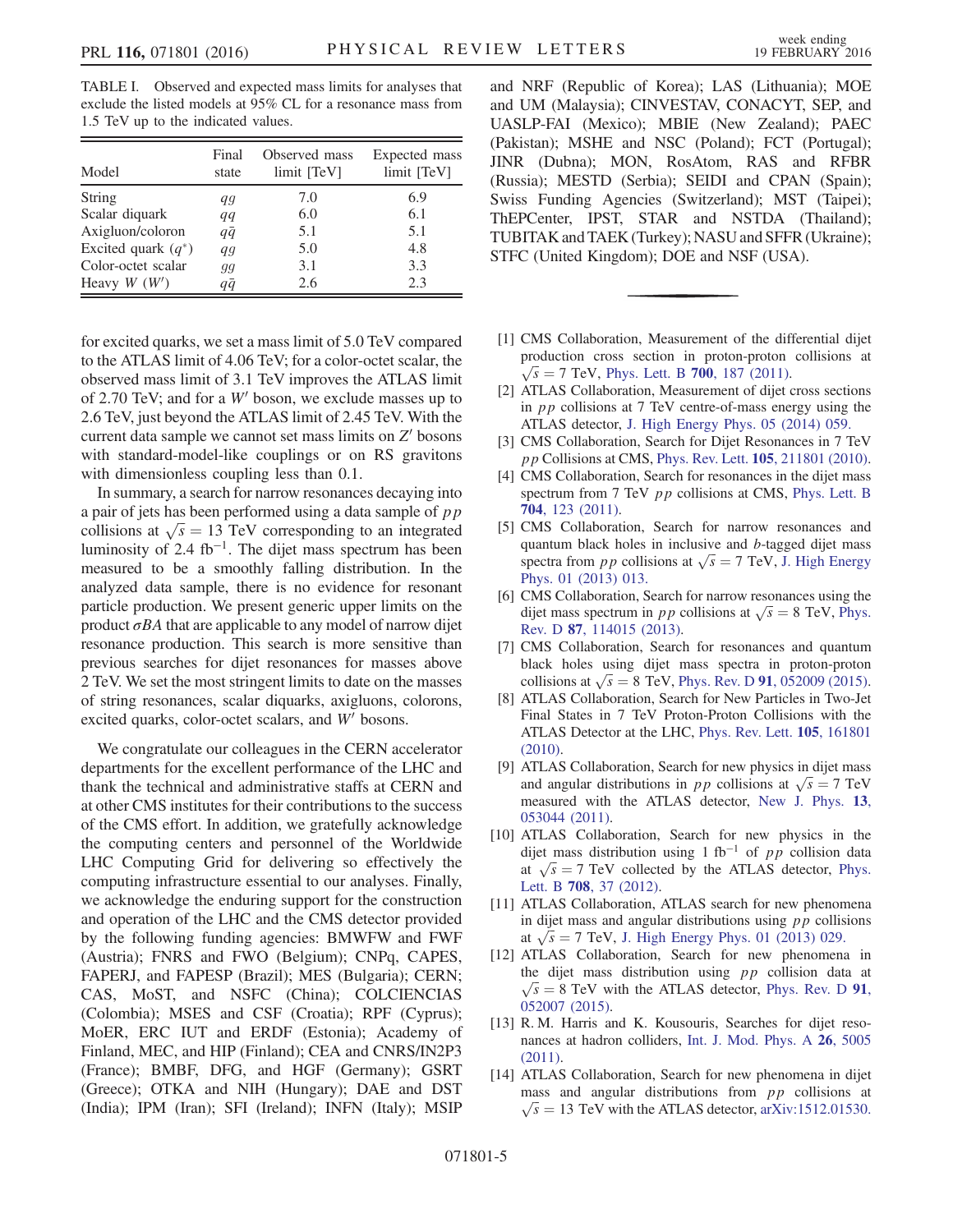- <span id="page-5-0"></span>[15] L. A. Anchordoqui, H. Goldberg, D. Lüst, S. Nawata, S. Stieberger, and T. R. Taylor, Dijet Signals for Low Mass Strings at the LHC, Phys. Rev. Lett. 101[, 241803 \(2008\)](http://dx.doi.org/10.1103/PhysRevLett.101.241803).
- [16] S. Cullen, M. Perelstein, and M. E. Peskin, TeV strings and collider probes of large extra dimensions, [Phys. Rev. D](http://dx.doi.org/10.1103/PhysRevD.62.055012) 62, [055012 \(2000\).](http://dx.doi.org/10.1103/PhysRevD.62.055012)
- <span id="page-5-1"></span>[17] J.L. Hewett and T.G. Rizzo, Low-energy phenomenology of superstring-inspired  $E_6$  models, [Phys. Rep.](http://dx.doi.org/10.1016/0370-1573(89)90071-9) 183, 193 [\(1989\).](http://dx.doi.org/10.1016/0370-1573(89)90071-9)
- <span id="page-5-2"></span>[18] P. H. Frampton and S. L. Glashow, Chiral color: An alternative to the standard model, [Phys. Lett. B](http://dx.doi.org/10.1016/0370-2693(87)90859-8) 190, 157 [\(1987\).](http://dx.doi.org/10.1016/0370-2693(87)90859-8)
- <span id="page-5-3"></span>[19] R. S. Chivukula, E. H. Simmons, A. Farzinnia, and J. Ren, Hadron collider production of massive color-octet vector bosons at next-to-leading order, [Phys. Rev. D](http://dx.doi.org/10.1103/PhysRevD.87.094011) 87, 094011 [\(2013\).](http://dx.doi.org/10.1103/PhysRevD.87.094011)
- [20] E. H. Simmons, Coloron phenomenology, [Phys. Rev. D](http://dx.doi.org/10.1103/PhysRevD.55.1678) 55, [1678 \(1997\)](http://dx.doi.org/10.1103/PhysRevD.55.1678).
- <span id="page-5-4"></span>[21] U. Baur, I. Hinchliffe, and D. Zeppenfeld, Excited quark production at hadron colliders, [Int. J. Mod. Phys. A](http://dx.doi.org/10.1142/S0217751X87000661) 02, [1285 \(1987\)](http://dx.doi.org/10.1142/S0217751X87000661).
- [22] U. Baur, M. Spira, and P. M. Zerwas, Excited quark and lepton production at hadron colliders, [Phys. Rev. D](http://dx.doi.org/10.1103/PhysRevD.42.815) 42, 815 [\(1990\).](http://dx.doi.org/10.1103/PhysRevD.42.815)
- <span id="page-5-5"></span>[23] T. Han, I. Lewis, and Z. Liu, Colored resonant signals at the LHC: Largest rate and simplest topology, [J. High Energy](http://dx.doi.org/10.1007/JHEP12(2010)085) [Phys. 12 \(2010\) 085.](http://dx.doi.org/10.1007/JHEP12(2010)085)
- <span id="page-5-6"></span>[24] E. Eichten, I. Hinchliffe, K.D. Lane, and C. Quigg, Supercollider physics, [Rev. Mod. Phys.](http://dx.doi.org/10.1103/RevModPhys.56.579) 56, 579 (1984).
- <span id="page-5-7"></span>[25] L. Randall and R. Sundrum, An Alternative to Compactification, [Phys. Rev. Lett.](http://dx.doi.org/10.1103/PhysRevLett.83.4690) 83, 4690 (1999).
- <span id="page-5-8"></span>[26] CMS Collaboration, The CMS experiment at the CERN LHC, J. Instrum. 3[, S08004 \(2008\).](http://dx.doi.org/10.1088/1748-0221/3/08/S08004)
- <span id="page-5-9"></span>[27] CMS Collaboration, CMS Physics Analysis Summary Report No. CMS-PAS-PFT-09-001, 2009; [http://cdsweb](http://cdsweb.cern.ch/record/1194487) [.cern.ch/record/1194487.](http://cdsweb.cern.ch/record/1194487)
- [28] CMS Collaboration, CMS Physics Analysis Summary Report No. CMS-PAS-PFT-10-001, 2010; [http://cdsweb](http://cdsweb.cern.ch/record/1247373) [.cern.ch/record/1247373.](http://cdsweb.cern.ch/record/1247373)
- <span id="page-5-10"></span>[29] M. Cacciari, G. P. Salam, and G. Soyez, The anti- $k_t$  jet clustering algorithm, [J. High Energy Phys. 04 \(2008\) 063.](http://dx.doi.org/10.1088/1126-6708/2008/04/063)
- <span id="page-5-11"></span>[30] M. Cacciari and G. P. Salam, Dispelling the  $N<sup>3</sup>$  myth for the  $k_t$  jet-finder, [Phys. Lett. B](http://dx.doi.org/10.1016/j.physletb.2006.08.037) 641, 57 (2006).
- <span id="page-5-12"></span>[31] M. Cacciari, G. P. Salam, and G. Soyez, FastJet user manual, [Eur. Phys. J. C](http://dx.doi.org/10.1140/epjc/s10052-012-1896-2) 72, 1896 (2012).
- [32] M. Cacciari and G. P. Salam, Pileup subtraction using jet areas, [Phys. Lett. B](http://dx.doi.org/10.1016/j.physletb.2007.09.077) 659, 119 (2008).
- <span id="page-5-13"></span>[33] CMS Collaboration, Determination of jet energy calibration and transverse momentum resolution in CMS, [J. Instrum.](http://dx.doi.org/10.1088/1748-0221/6/11/P11002) 6, [P11002 \(2011\)](http://dx.doi.org/10.1088/1748-0221/6/11/P11002).
- <span id="page-5-14"></span>[34] CMS Collaboration, CMS Physics Analysis Summary Report No. CMS-PAS-JME-10-003, 2010; [http://cdsweb](http://cdsweb.cern.ch/record/1279362) [.cern.ch/record/1279362.](http://cdsweb.cern.ch/record/1279362)
- <span id="page-5-15"></span>[35] T. Sjöstrand, S. Mrenna, and P. Skands, A brief introduction to PYTHIA 8.1, [Comput. Phys. Commun.](http://dx.doi.org/10.1016/j.cpc.2008.01.036) 178, 852 (2008).
- <span id="page-5-16"></span>[36] CMS Collaboration, Event generator tunes obtained from underlying event and multiparton scattering measurements, [arXiv:1512.00815.](http://arXiv.org/abs/1512.00815)
- [37] P. Skands, S. Carrazza, and J. Rojo, Tuning PYTHIA 8.1: The Monash 2013 tune, [Eur. Phys. J. C](http://dx.doi.org/10.1140/epjc/s10052-014-3024-y) 74, 3024 (2014).
- <span id="page-5-17"></span>[38] S. Agostinelli et al. (GEANT4 Collaboration), GEANT4-A simulation toolkit, [Nucl. Instrum. Methods Phys. Res.,](http://dx.doi.org/10.1016/S0168-9002(03)01368-8) Sect. A **506**[, 250 \(2003\)](http://dx.doi.org/10.1016/S0168-9002(03)01368-8).
- <span id="page-5-18"></span>[39] R. D. Ball, V. Bertone, S. Carrazza, C. S. Deans, L. Del Debbio, S. Forte, A. Guffanti, N. P. Hartland, J. I. Latorre, J. Rojo, and M. Ubiali (NNPDF), Parton distributions with LHC data, Nucl. Phys. B867[, 244 \(2013\).](http://dx.doi.org/10.1016/j.nuclphysb.2012.10.003)
- [40] T. Aaltonen et al. (CDF Collaboration), Search for new particles decaying into dijets in proton-antiproton collisions at  $\sqrt{s}$  = 1.96 TeV, Phys. Rev. D 79[, 112002 \(2009\)](http://dx.doi.org/10.1103/PhysRevD.79.112002).<br>CMS Collaboration CMS Physics Analysis Sum
- <span id="page-5-19"></span>[41] CMS Collaboration, CMS Physics Analysis Summary Report No. CMS-PAS-LUM-13-001, 2013; [http://cdsweb](http://cdsweb.cern.ch/record/1598864) [.cern.ch/record/1598864.](http://cdsweb.cern.ch/record/1598864)
- <span id="page-5-20"></span>[42] K. A. Olive et al. (Particle Data Group), Review of particle physics, Chin. Phys. C 38[, 090001 \(2014\).](http://dx.doi.org/10.1088/1674-1137/38/9/090001)
- <span id="page-5-21"></span>[43] J. Pumplin, D. R. Stump, J. Huston, H.-L. Lai, P. Nadolsky, and W.-K. Tung, New generation of parton distributions with uncertainties from global QCD analysis, [J. High](http://dx.doi.org/10.1088/1126-6708/2002/07/012) [Energy Phys. 07 \(2002\) 012.](http://dx.doi.org/10.1088/1126-6708/2002/07/012)
- <span id="page-5-22"></span>[44] K. Gumus, N. Akchurin, S. Esen, and R. M Harris, Report No. CMS-NOTE-2006-070, 2006; [https://cds.cern.ch/](https://cds.cern.ch/record/962025) [record/962025.](https://cds.cern.ch/record/962025)

V. Khachatryan,<sup>1</sup> A. M. Sirunyan,<sup>1</sup> A. Tumasyan,<sup>1</sup> W. Adam,<sup>2</sup> E. Asilar,<sup>2</sup> T. Bergauer,<sup>2</sup> J. Brandstetter,<sup>2</sup> E. Brondolin,<sup>2</sup> M. Dragicevic,<sup>2</sup> J. Erö,<sup>2</sup> M. Flechl,<sup>2</sup> M. Friedl,<sup>2</sup> R. Frühwirth,<sup>2[,b](#page-15-0)</sup> V. M. Ghete,<sup>2</sup> C. Hartl,<sup>2</sup> N. Hörmann,<sup>2</sup> J. Hrubec,<sup>2</sup>

<span id="page-5-24"></span><span id="page-5-23"></span>M. Jeitler,<sup>[2,b](#page-15-0)</sup> V. Knünz,<sup>2</sup> A. König,<sup>2</sup> M. Krammer,<sup>2,b</sup> I. Krätschmer,<sup>2</sup> D. Liko,<sup>2</sup> T. Matsushita,<sup>2</sup> I. Mikulec,<sup>2</sup> D. Rabady,<sup>[2,c](#page-15-1)</sup> B. Rahbaran,<sup>2</sup> H. Rohringer,<sup>2</sup> J. Schieck,<sup>2[,b](#page-15-0)</sup> R. Schöfbeck,<sup>2</sup> J. Strauss,<sup>2</sup> W. Treberer-Treberspurg,<sup>2</sup> W. Waltenberger,<sup>2</sup> C.-E. Wulz,<sup>2[,b](#page-15-0)</sup> V. Mossolov,<sup>3</sup> N. Shumeiko,<sup>3</sup> J. Suarez Gonzalez,<sup>3</sup> S. Alderweireldt,<sup>4</sup> T. Cornelis,<sup>4</sup> E. A. De Wolf,<sup>4</sup> X. Janssen,<sup>4</sup> A. Knutsson,<sup>4</sup> J. Lauwers,<sup>4</sup> S. Luyckx,<sup>4</sup> M. Van De Klundert,<sup>4</sup> H. Van Haevermaet,<sup>4</sup> P. Van Mechelen,<sup>4</sup>

N. Van Remortel,<sup>4</sup> A. Van Spilbeeck,<sup>4</sup> S. Abu Zeid,<sup>5</sup> F. Blekman,<sup>5</sup> J. D'Hondt,<sup>5</sup> N. Daci,<sup>5</sup> I. De Bruyn,<sup>5</sup> K. Deroover,<sup>5</sup> N. Heracleous,<sup>5</sup> J. Keaveney,<sup>5</sup> S. Lowette,<sup>5</sup> L. Moreels,<sup>5</sup> A. Olbrechts,<sup>5</sup> Q. Python,<sup>5</sup> D. Strom,<sup>5</sup> S. Tavernier,<sup>5</sup>

W. Van Doninck,<sup>5</sup> P. Van Mulders,<sup>5</sup> G. P. Van Onsem,<sup>5</sup> I. Van Parijs,<sup>5</sup> P. Barria,<sup>6</sup> H. Brun,<sup>6</sup> C. Caillol,<sup>6</sup> B. Clerbaux,<sup>6</sup>

G. De Lentdecker, <sup>6</sup> G. Fasanella, <sup>6</sup> L. Favart, <sup>6</sup> R. Goldouzian, <sup>6</sup> A. Grebenyuk, <sup>6</sup> G. Karapostoli, <sup>6</sup> T. Lenzi, <sup>6</sup> A. Léonard, <sup>6</sup>

<span id="page-5-25"></span>T. Maerschalk,<sup>6</sup> A. Marinov,<sup>6</sup> L. Perniè,<sup>6</sup> A. Randle-conde,<sup>6</sup> T. Seva,<sup>6</sup> C. Vander Velde,<sup>6</sup> P. Vanlaer,<sup>6</sup> R. Yonamine,<sup>6</sup>

F. Zenoni,<sup>6</sup> F. Zhang,<sup>6[,d](#page-15-2)</sup> K. Beernaert,<sup>7</sup> L. Benucci,<sup>7</sup> A. Cimmino,<sup>7</sup> S. Crucy,<sup>7</sup> D. Dobur,<sup>7</sup> A. Fagot,<sup>7</sup> G. Garcia,<sup>7</sup> M. Gul,<sup>7</sup>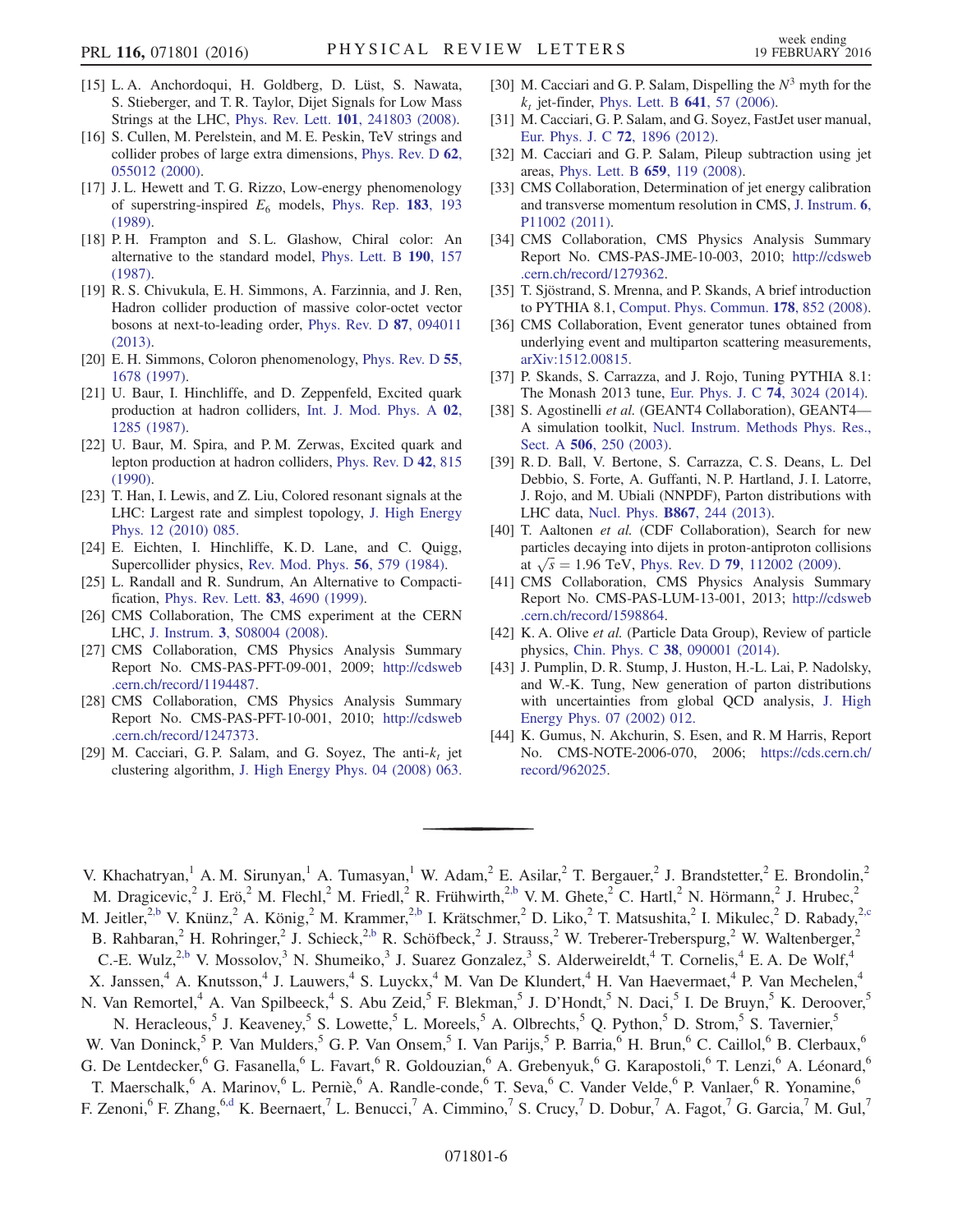<span id="page-6-12"></span><span id="page-6-11"></span><span id="page-6-10"></span><span id="page-6-9"></span><span id="page-6-8"></span><span id="page-6-7"></span><span id="page-6-6"></span><span id="page-6-5"></span><span id="page-6-4"></span><span id="page-6-3"></span><span id="page-6-2"></span><span id="page-6-1"></span><span id="page-6-0"></span>J. Mccartin,<sup>7</sup> A. A. Ocampo Rios,<sup>7</sup> D. Poyraz,<sup>7</sup> D. Ryckbosch,<sup>7</sup> S. Salva,<sup>7</sup> M. Sigamani,<sup>7</sup> M. Tytgat,<sup>7</sup> W. Van Driessche,<sup>7</sup> E. Yazgan,<sup>7</sup> N. Zaganidis,<sup>7</sup> S. Basegmez,<sup>8</sup> C. Beluffi,<sup>[8,e](#page-15-3)</sup> O. Bondu,<sup>8</sup> S. Brochet,<sup>8</sup> G. Bruno,<sup>8</sup> A. Caudron,<sup>8</sup> L. Ceard,<sup>8</sup> C. Delaere,<sup>8</sup> D. Favart,<sup>8</sup> L. Forthomme,<sup>8</sup> A. Giammanco,<sup>[8,f](#page-15-4)</sup> A. Jafari,<sup>8</sup> P. Jez,<sup>8</sup> M. Komm,<sup>8</sup> V. Lemaitre,<sup>8</sup> A. Mertens,<sup>8</sup> M. Musich, <sup>8</sup> C. Nuttens, <sup>8</sup> L. Perrini, <sup>8</sup> K. Piotrzkowski, <sup>8</sup> A. Popov, <sup>8[,g](#page-15-5)</sup> L. Quertenmont, <sup>8</sup> M. Selvaggi, <sup>8</sup> M. Vidal Marono, <sup>8</sup> N. Beliy, <sup>9</sup> G. H. Hammad, <sup>9</sup> W. L. Aldá Júnior, <sup>10</sup> F. L. Alves, <sup>10</sup> G. A. Alves, <sup>10</sup> L. Brito, <sup>10</sup> M. Correa Martins Junior,<sup>10</sup> M. Hamer,  $^{10}$  C. Hensel,  $^{10}$  A. Moraes,  $^{10}$  M. E. Pol,  $^{10}$  P. Rebello Teles,  $^{10}$  E. Belchior Batista Das Chagas,  $^{11}$  W. Carvalho,  $^{11}$ J. Chinellato,<sup>1[1,h](#page-15-6)</sup> A. Custódio,<sup>11</sup> E. M. Da Costa,<sup>11</sup> D. De Jesus Damiao,<sup>11</sup> C. De Oliveira Martins,<sup>11</sup> S. Fonseca De Souza,<sup>11</sup> L. M. Huertas Guativa,<sup>11</sup> H. Malbouisson,<sup>11</sup> D. Matos Figueiredo,<sup>11</sup> C. Mora Herrera,<sup>11</sup> L. Mundim,<sup>11</sup> H. Nogima,<sup>11</sup> W. L. Prado Da Silva,<sup>11</sup> A. Santoro,<sup>11</sup> A. Sznajder,<sup>11</sup> E. J. Tonelli Manganote,<sup>11[,h](#page-15-6)</sup> A. Vilela Pereira,<sup>11</sup> S. Ahuja,<sup>12a</sup> C. A. Bernardes,<sup>12b</sup> A. De Souza Santos,<sup>12b</sup> S. Dogra,<sup>12a</sup> T. R. Fernandez Perez Tomei,<sup>12a</sup> E. M. Gregores,<sup>12b</sup> P. G. Mercadante,<sup>12b</sup> C. S. Moon,<sup>12[a,i](#page-15-7)</sup> S. F. Novaes,<sup>12a</sup> Sandra S. Padula,<sup>12a</sup> D. Romero Abad,<sup>12a</sup> J. C. Ruiz Vargas,<sup>12a</sup> A. Aleksandrov,<sup>13</sup> R. Hadjiiska,<sup>13</sup> P. Iaydjiev,<sup>13</sup> M. Rodozov,<sup>13</sup> S. Stoykova,<sup>13</sup> G. Sultanov,<sup>13</sup> M. Vutova,<sup>13</sup> A. Dimitrov,<sup>14</sup> I. Glushkov,<sup>14</sup> L. Litov,<sup>14</sup> B. Pavlov,<sup>14</sup> P. Petkov,<sup>14</sup> M. Ahmad,<sup>15</sup> J. G. Bian,<sup>15</sup> G. M. Chen,<sup>15</sup> H. S. Chen,<sup>15</sup> M. Chen,<sup>15</sup> T. Cheng,<sup>15</sup> R. Du,<sup>15</sup> C. H. Jiang,<sup>15</sup> R. Plestina,<sup>15[,j](#page-15-8)</sup> F. Romeo,<sup>15</sup> S. M. Shaheen,<sup>15</sup> A. Spiezia,<sup>15</sup> J. Tao,<sup>15</sup> C. Wang,<sup>15</sup> Z. Wang,<sup>15</sup> H. Zhang,<sup>15</sup> C. Asawatangtrakuldee,<sup>16</sup> Y. Ban,<sup>16</sup> Q. Li,<sup>16</sup> S. Liu,<sup>16</sup> Y. Mao,<sup>16</sup> S. J. Qian,<sup>16</sup> D. Wang,<sup>16</sup> Z. Xu,<sup>16</sup> C. Avila,<sup>17</sup> A. Cabrera,<sup>17</sup> L. F. Chaparro Sierra,<sup>17</sup> C. Florez,<sup>17</sup> J. P. Gomez,<sup>17</sup> B. Gomez Moreno,<sup>17</sup> J. C. Sanabria,<sup>17</sup> N. Godinovic,<sup>18</sup> D. Lelas,<sup>18</sup> I. Puljak,<sup>18</sup> P. M. Ribeiro Cipriano,<sup>18</sup> Z. Antunovic,<sup>19</sup> M. Kovac,<sup>19</sup> V. Brigljevic,<sup>20</sup> K. Kadija,<sup>20</sup> J. Luetic,<sup>20</sup> S. Micanovic,<sup>20</sup> L. Sudic,<sup>20</sup> A. Attikis,<sup>21</sup> G. Mavromanolakis,<sup>21</sup> J. Mousa,<sup>21</sup> C. Nicolaou,<sup>21</sup> F. Ptochos,<sup>2</sup> P. A. Razis,<sup>21</sup> H. Rykaczewski,<sup>21</sup> M. Bodlak,<sup>22</sup> M. Finger,<sup>2[2,k](#page-15-9)</sup> M. Finger Jr.,<sup>22,k</sup> Y. Assran,<sup>23[,l,m](#page-15-10)</sup> S. Elgammal,<sup>23[,l](#page-15-10)</sup> A. Ellithi Kamel,<sup>2[3,n,n](#page-15-11)</sup> M. A. Mahmoud,<sup>23,0,0</sup> B. Calpas,<sup>24</sup> M. Kadastik,<sup>24</sup> M. Murumaa,<sup>24</sup> M. Raidal,<sup>24</sup> A. Tiko,<sup>24</sup> C. Veelken,<sup>24</sup> P. Eerola,<sup>25</sup> J. Pekkanen,<sup>25</sup> M. Voutilainen,<sup>25</sup> J. Härkönen,<sup>26</sup> V. Karimäki,<sup>26</sup> R. Kinnunen,<sup>26</sup> T. Lampén,<sup>26</sup> K. Lassila-Perini,<sup>26</sup> S. Lehti,<sup>26</sup> T. Lindén,<sup>26</sup> P. Luukka,<sup>26</sup> T. Peltola,<sup>26</sup> E. Tuominen,<sup>26</sup> J. Tuominiemi,<sup>26</sup> E. Tuovinen,<sup>26</sup> L. Wendland,<sup>26</sup> J. Talvitie,<sup>27</sup> T. Tuuva,<sup>27</sup> M. Besancon,<sup>28</sup> F. Couderc,<sup>28</sup> M. Dejardin,<sup>28</sup> D. Denegri,<sup>28</sup> B. Fabbro,<sup>28</sup> J. L. Faure,<sup>28</sup> C. Favaro,<sup>28</sup> F. Ferri,<sup>28</sup> S. Ganjour,<sup>28</sup> A. Givernaud,<sup>28</sup> P. Gras,<sup>28</sup> G. Hamel de Monchenault,<sup>28</sup> P. Jarry,<sup>28</sup> E. Locci,<sup>28</sup> M. Machet,<sup>28</sup> J. Malcles,<sup>28</sup> J. Rander,<sup>28</sup> A. Rosowsky,<sup>28</sup> M. Titov,<sup>28</sup> A. Zghiche,<sup>28</sup> I. Antropov,<sup>29</sup> S. Baffioni,<sup>29</sup> F. Beaudette,<sup>29</sup> P. Busson,<sup>29</sup> L. Cadamuro,<sup>29</sup> E. Chapon,<sup>29</sup> C. Charlot,<sup>29</sup> O. Davignon,<sup>29</sup> N. Filipovic,<sup>29</sup> R. Granier de Cassagnac,<sup>29</sup> M. Jo,<sup>29</sup> S. Lisniak,<sup>29</sup> L. Mastrolorenzo,<sup>29</sup> P. Miné,<sup>29</sup> I. N. Naranjo,<sup>29</sup> M. Nguyen,<sup>29</sup> C. Ochando,<sup>29</sup> G. Ortona,<sup>29</sup> P. Paganini,<sup>29</sup> P. Pigard,<sup>29</sup> S. Regnard,<sup>29</sup> R. Salerno,<sup>29</sup> J. B. Sauvan,<sup>29</sup> Y. Sirois,<sup>29</sup> T. Strebler,<sup>29</sup> Y. Yilmaz,<sup>29</sup> A. Zabi,<sup>29</sup> J.-L. Agram,<sup>30[,p](#page-15-13)</sup> J. Andrea,<sup>30</sup> A. Aubin,<sup>30</sup> D. Bloch,<sup>30</sup> J.-M. Brom,<sup>30</sup> M. Buttignol,<sup>30</sup> E. C. Chabert,<sup>30</sup> N. Chanon,  $30$  C. Collard,  $30$  E. Conte,  $30.$ p X. Coubez,  $30$  J.-C. Fontaine,  $30.$ p D. Gelé,  $30$  U. Goerlach,  $30$  C. Goetzmann,  $30$ A.-C. Le Bihan,<sup>30</sup> J. A. Merlin,<sup>3[0,c](#page-15-1)</sup> K. Skovpen,<sup>30</sup> P. Van Hove,<sup>30</sup> S. Gadrat,<sup>31</sup> S. Beauceron,<sup>32</sup> C. Bernet,<sup>32</sup> G. Boudoul,<sup>32</sup> E. Bouvier,<sup>32</sup> C. A. Carrillo Montoya,<sup>32</sup> R. Chierici,<sup>32</sup> D. Contardo,<sup>32</sup> B. Courbon,<sup>32</sup> P. Depasse,<sup>32</sup> H. El Mamouni,<sup>32</sup> J. Fan,<sup>32</sup> J. Fay,<sup>32</sup> S. Gascon,<sup>32</sup> M. Gouzevitch,<sup>32</sup> B. Ille,<sup>32</sup> F. Lagarde,<sup>32</sup> I. B. Laktineh,<sup>32</sup> M. Lethuillier,<sup>32</sup> L. Mirabito,<sup>32</sup> A. L. Pequegnot,<sup>32</sup> S. Perries,<sup>32</sup> J. D. Ruiz Alvarez,<sup>32</sup> D. Sabes,<sup>32</sup> L. Sgandurra,<sup>32</sup> V. Sordini,<sup>32</sup> M. Vander Donckt,<sup>32</sup> P. Verdier,<sup>32</sup> S. Viret,<sup>32</sup> T. Toriashvili,<sup>33[,q](#page-15-14)</sup> L. Rurua,<sup>34</sup> C. Autermann,<sup>35</sup> S. Beranek,<sup>35</sup> L. Feld,<sup>35</sup> A. Heister,<sup>35</sup> M. K. Kiesel,<sup>35</sup> K. Klein,<sup>35</sup> M. Lipinski,<sup>35</sup> A. Ostapchuk,<sup>35</sup> M. Preuten,<sup>35</sup> F. Raupach,<sup>35</sup> S. Schael,<sup>35</sup> J. F. Schulte,<sup>35</sup> T. Verlage,<sup>35</sup> H. Weber,<sup>35</sup> V. Zhukov,<sup>35[,g](#page-15-5)</sup> M. Ata,<sup>36</sup> M. Brodski,<sup>36</sup> E. Dietz-Laursonn,<sup>36</sup> D. Duchardt,<sup>36</sup> M. Endres,<sup>36</sup> M. Erdmann,<sup>36</sup> S. Erdweg,<sup>36</sup> T. Esch,<sup>36</sup> R. Fischer,<sup>36</sup> A. Güth,<sup>36</sup> T. Hebbeker,<sup>36</sup> C. Heidemann,<sup>36</sup> K. Hoepfner,<sup>36</sup> S. Knutzen,<sup>36</sup> P. Kreuzer,<sup>36</sup> M. Merschmeyer,<sup>36</sup> A. Meyer,<sup>36</sup> P. Millet,<sup>36</sup> S. Mukherjee,<sup>36</sup> M. Olschewski,<sup>36</sup> K. Padeken,<sup>36</sup> P. Papacz,<sup>36</sup> T. Pook,<sup>36</sup> M. Radziej,<sup>36</sup> H. Reithler,<sup>36</sup> M. Rieger,<sup>36</sup> F. Scheuch,<sup>36</sup> L. Sonnenschein,<sup>36</sup> D. Teyssier,<sup>36</sup> S. Thüer,<sup>36</sup> V. Cherepanov,<sup>37</sup> Y. Erdogan,<sup>37</sup> G. Flügge,<sup>37</sup> H. Geenen,<sup>37</sup> M. Geisler,<sup>37</sup> F. Hoehle,<sup>37</sup> B. Kargoll,<sup>37</sup> T. Kress,<sup>37</sup> A. Künsken,<sup>37</sup> J. Lingemann,<sup>37</sup> A. Nehrkorn,<sup>37</sup> A. Nowack,<sup>37</sup> I. M. Nugent,<sup>37</sup> C. Pistone,<sup>37</sup> O. Pooth,<sup>37</sup> A. Stahl,<sup>37</sup> M. Aldaya Martin,<sup>38</sup> I. Asin,<sup>38</sup> N. Bartosik,<sup>38</sup> O. Behnke,<sup>38</sup> U. Behrens,<sup>38</sup> K. Borras,<sup>38[,r](#page-15-15)</sup> A. Burgmeier,<sup>38</sup> A. Campbell,<sup>38</sup> C. Contreras-Campana,<sup>38</sup> F. Costanza,<sup>38</sup> C. Diez Pardos,<sup>38</sup> G. Dolinska,<sup>38</sup> S. Dooling,<sup>38</sup> T. Dorland,<sup>38</sup> G. Eckerlin,<sup>38</sup> D. Eckstein,<sup>38</sup> T. Eichhorn,<sup>38</sup> G. Flucke,<sup>38</sup> E. Gallo,<sup>3[8,s](#page-15-16)</sup> J. Garay Garcia,<sup>38</sup> A. Geiser,<sup>38</sup> A. Gizhko,<sup>38</sup> P. Gunnellini,<sup>38</sup> J. Hauk,<sup>38</sup> M. Hempel,<sup>3[8,t](#page-15-17)</sup> H. Jung,<sup>38</sup> A. Kalogeropoulos,<sup>38</sup> O. Karacheban,<sup>38[,t](#page-15-17)</sup> M. Kasemann,<sup>38</sup> P. Katsas,<sup>38</sup> J. Kieseler,<sup>38</sup> C. Kleinwort,<sup>38</sup> I. Korol,<sup>38</sup> W. Lange,<sup>38</sup> J. Leonard,<sup>38</sup> K. Lipka,<sup>38</sup> A. Lobanov,<sup>38</sup> W. Lohmann,<sup>3[8,t](#page-15-17)</sup> R. Mankel,<sup>38</sup> I.-A. Melzer-Pellmann,<sup>38</sup> A. B. Meyer,<sup>38</sup> G. Mittag,<sup>38</sup> J. Mnich,<sup>38</sup> A. Mussgiller,<sup>38</sup> S. Naumann-Emme,<sup>38</sup> A. Nayak,<sup>38</sup> E. Ntomari,<sup>38</sup> H. Perrey,<sup>38</sup> D. Pitzl,<sup>38</sup> R. Placakyte,<sup>38</sup> A. Raspereza,<sup>38</sup> B. Roland,<sup>38</sup> M. Ö. Sahin,<sup>38</sup> P. Saxena,<sup>38</sup> T. Schoerner-Sadenius,<sup>38</sup> C. Seitz,<sup>38</sup> S. Spannagel,<sup>38</sup>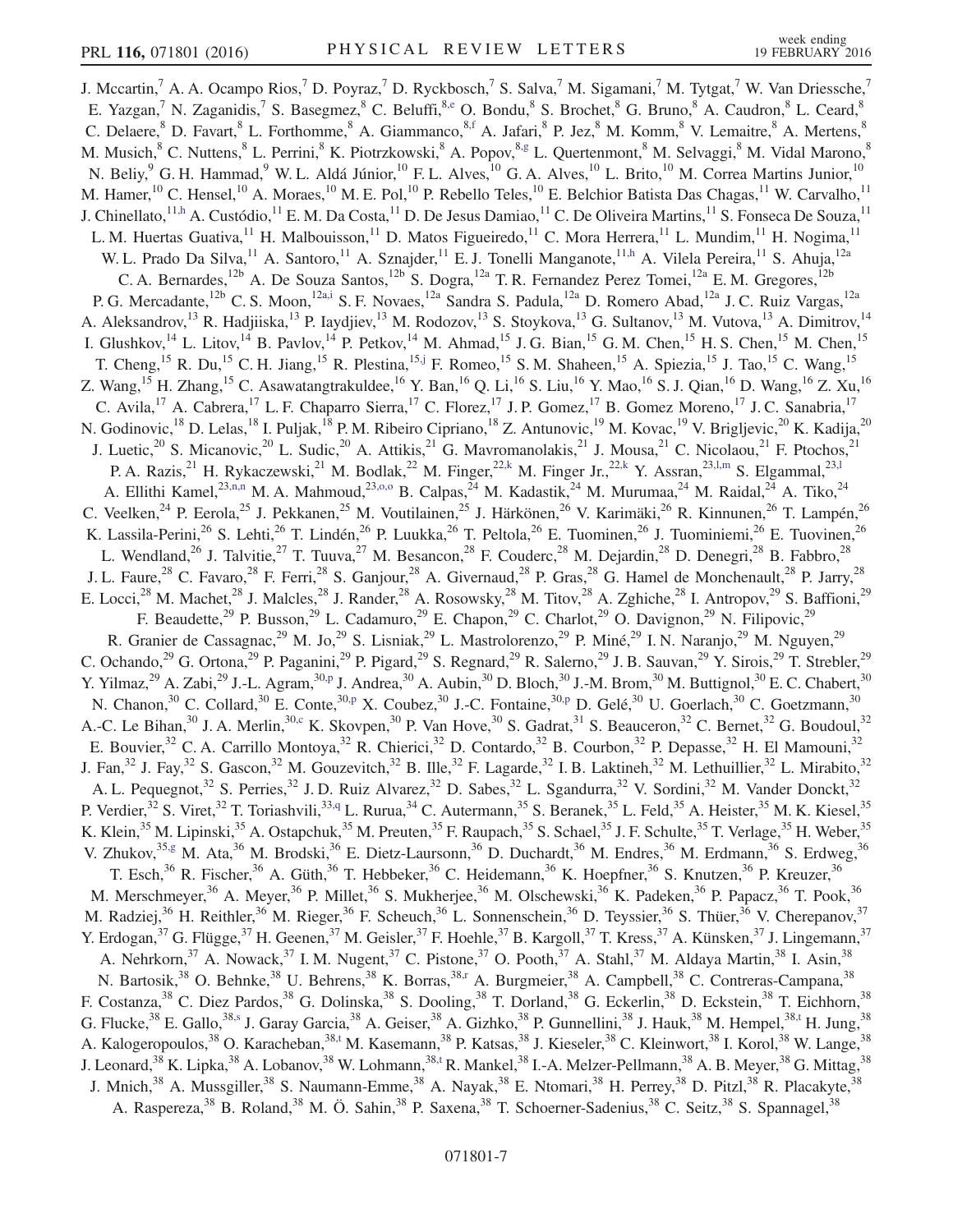<span id="page-7-7"></span><span id="page-7-6"></span><span id="page-7-5"></span><span id="page-7-4"></span><span id="page-7-3"></span><span id="page-7-2"></span><span id="page-7-1"></span><span id="page-7-0"></span>K. D. Trippkewitz,<sup>38</sup> R. Walsh,<sup>38</sup> C. Wissing,<sup>38</sup> V. Blobel,<sup>39</sup> M. Centis Vignali,<sup>39</sup> A. R. Draeger,<sup>39</sup> J. Erfle,<sup>39</sup> E. Garutti,<sup>39</sup> K. Goebel,<sup>39</sup> D. Gonzalez,<sup>39</sup> M. Görner,<sup>39</sup> J. Haller,<sup>39</sup> M. Hoffmann,<sup>39</sup> R. S. Höing,<sup>39</sup> A. Junkes,<sup>39</sup> R. Klanner,<sup>39</sup> R. Kogler,<sup>39</sup> N. Kovalchuk,<sup>39</sup> T. Lapsien,<sup>39</sup> T. Lenz,<sup>39</sup> I. Marchesini,<sup>39</sup> D. Marconi,<sup>39</sup> M. Meyer,<sup>39</sup> D. Nowatschin,<sup>39</sup> J. Ott,<sup>39</sup> F. Pantaleo,<sup>3[9,c](#page-15-1)</sup> T. Peiffer,<sup>39</sup> A. Perieanu,<sup>39</sup> N. Pietsch,<sup>39</sup> J. Poehlsen,<sup>39</sup> D. Rathjens,<sup>39</sup> C. Sander,<sup>39</sup> C. Scharf,<sup>39</sup> P. Schleper,<sup>39</sup> E. Schlieckau,<sup>39</sup> A. Schmidt,<sup>39</sup> S. Schumann,<sup>39</sup> J. Schwandt,<sup>39</sup> V. Sola,<sup>39</sup> H. Stadie,<sup>39</sup> G. Steinbrück,<sup>39</sup> F. M. Stober,<sup>39</sup> H. Tholen,<sup>39</sup> D. Troendle,<sup>39</sup> E. Usai,<sup>39</sup> L. Vanelderen,<sup>39</sup> A. Vanhoefer,<sup>39</sup> B. Vormwald,<sup>39</sup> C. Barth,<sup>40</sup> C. Baus,<sup>40</sup> J. Berger,<sup>40</sup> C. Böser,<sup>40</sup> E. Butz,<sup>40</sup> T. Chwalek,<sup>40</sup> F. Colombo,<sup>40</sup> W. De Boer,<sup>40</sup> A. Descroix,<sup>40</sup> A. Dierlamm,<sup>40</sup> S. Fink,<sup>40</sup> F. Frensch,<sup>40</sup> R. Friese,<sup>40</sup> M. Giffels,<sup>40</sup> A. Gilbert,<sup>40</sup> D. Haitz,<sup>40</sup> F. Hartmann,<sup>40[,c](#page-15-1)</sup> S.M. Heindl,<sup>40</sup> U. Husemann,<sup>40</sup> I. Katkov,<sup>40[,g](#page-15-5)</sup> A. Kornmayer,<sup>4[0,c](#page-15-1)</sup> P. Lobelle Pardo,<sup>40</sup> B. Maier,<sup>40</sup> H. Mildner,<sup>40</sup> M. U. Mozer,<sup>40</sup> T. Müller,<sup>40</sup> Th. Müller,<sup>40</sup> M. Plagge,<sup>40</sup> G. Quast, <sup>40</sup> K. Rabbertz, <sup>40</sup> S. Röcker, <sup>40</sup> F. Roscher, <sup>40</sup> M. Schröder, <sup>40</sup> G. Sieber, <sup>40</sup> H. J. Simonis, <sup>40</sup> R. Ulrich, <sup>40</sup> J. Wagner-Kuhr,<sup>40</sup> S. Wayand,<sup>40</sup> M. Weber,<sup>40</sup> T. Weiler,<sup>40</sup> S. Williamson,<sup>40</sup> C. Wöhrmann,<sup>40</sup> R. Wolf,<sup>40</sup> G. Anagnostou,<sup>41</sup> G. Daskalakis,<sup>41</sup> T. Geralis,<sup>41</sup> V. A. Giakoumopoulou,<sup>41</sup> A. Kyriakis,<sup>41</sup> D. Loukas,<sup>41</sup> A. Psallidas,<sup>41</sup> I. Topsis-Giotis,<sup>41</sup> A. Agapitos,<sup>42</sup> S. Kesisoglou,<sup>42</sup> A. Panagiotou,<sup>42</sup> N. Saoulidou,<sup>42</sup> E. Tziaferi,<sup>42</sup> I. Evangelou,<sup>43</sup> G. Flouris,<sup>43</sup> C. Foudas,<sup>43</sup> P. Kokkas,<sup>43</sup> N. Loukas,<sup>43</sup> N. Manthos,<sup>43</sup> I. Papadopoulos,<sup>43</sup> E. Paradas,<sup>43</sup> J. Strologas,<sup>43</sup> G. Bencze,<sup>44</sup> C. Hajdu,<sup>44</sup> A. Hazi,<sup>44</sup> P. Hidas,<sup>44</sup> D. Horvath,<sup>4[4,u](#page-15-18)</sup> F. Sikler,<sup>44</sup> V. Veszpremi,<sup>44</sup> G. Vesztergombi,<sup>4[4,v](#page-15-19)</sup> A. J. Zsigmond,<sup>44</sup> N. Beni,<sup>45</sup> S. Czellar,<sup>45</sup> J. Karancsi,<sup>4[5,w](#page-15-20)</sup> J. Molnar,<sup>45</sup> Z. Szillasi,<sup>4[5,c](#page-15-1)</sup> M. Bartók,<sup>4[6,x](#page-15-21)</sup> A. Makovec,<sup>46</sup> P. Raics,<sup>46</sup> Z. L. Trocsanyi,<sup>46</sup> B. Ujvari,<sup>46</sup> S. Choudhury,<sup>47[,y](#page-15-22)</sup> P. Mal,<sup>47</sup> K. Mandal,<sup>47</sup> D. K. Sahoo,<sup>47</sup> N. Sahoo,<sup>47</sup> S. K. Swain,<sup>47</sup> S. Bansal,<sup>48</sup> S. B. Beri,<sup>48</sup> V. Bhatnagar,<sup>48</sup> R. Chawla,<sup>48</sup> R. Gupta,<sup>48</sup> U. Bhawandeep,<sup>48</sup> A. K. Kalsi,<sup>48</sup> A. Kaur,<sup>48</sup> M. Kaur,<sup>48</sup> R. Kumar,<sup>48</sup> A. Mehta,<sup>48</sup> M. Mittal,<sup>48</sup> J. B. Singh, $^{48}$  G. Walia, $^{48}$  Ashok Kumar, $^{49}$  A. Bhardwaj, $^{49}$  B. C. Choudhary, $^{49}$  R. B. Garg, $^{49}$  S. Malhotra, $^{49}$  M. Naimuddin, $^{49}$ N. Nishu,<sup>49</sup> K. Ranjan,<sup>49</sup> R. Sharma,<sup>49</sup> V. Sharma,<sup>49</sup> S. Bhattacharya,<sup>50</sup> K. Chatterjee,<sup>50</sup> S. Dey,<sup>50</sup> S. Dutta,<sup>50</sup> N. Majumdar,<sup>50</sup> A. Modak,<sup>50</sup> K. Mondal,<sup>50</sup> S. Mukhopadhyay,<sup>50</sup> A. Roy,<sup>50</sup> D. Roy,<sup>50</sup> S. Roy Chowdhury,<sup>50</sup> S. Sarkar,<sup>50</sup> M. Sharan,<sup>50</sup> A. Abdulsalam,<sup>51</sup> R. Chudasama,<sup>51</sup> D. Dutta,<sup>51</sup> V. Jha,<sup>51</sup> V. Kumar,<sup>51</sup> A. K. Mohanty,<sup>51[,c](#page-15-1)</sup> L. M. Pant,<sup>51</sup> P. Shukla,<sup>51</sup> A. Topkar,<sup>51</sup> T. Aziz,<sup>52</sup> S. Banerjee,<sup>52</sup> S. Bhowmik,<sup>52[,z](#page-15-23)</sup> R. M. Chatterjee,<sup>52</sup> R. K. Dewanjee,<sup>52</sup> S. Dugad,<sup>52</sup> S. Ganguly,<sup>52</sup> S. Ghosh,<sup>52</sup> M. Guchait,<sup>52</sup> A. Gurtu,<sup>5[2,aa](#page-15-24)</sup> Sa. Jain,<sup>52</sup> G. Kole,<sup>52</sup> S. Kumar,<sup>52</sup> B. Mahakud,<sup>52</sup> M. Maity,<sup>52[,z](#page-15-23)</sup> G. Majumder,<sup>52</sup> K. Mazumdar,<sup>52</sup> S. Mitra,<sup>52</sup> G. B. Mohanty,<sup>52</sup> B. Parida,<sup>52</sup> T. Sarkar,<sup>5[2,z](#page-15-23)</sup> N. Sur,<sup>52</sup> B. Sutar,<sup>52</sup> N. Wickramage,<sup>5[2,bb](#page-15-25)</sup> S. Chauhan,<sup>53</sup> S. Dube,<sup>53</sup> A. Kapoor,<sup>53</sup> K. Kothekar,<sup>53</sup> S. Sharma,<sup>53</sup> H. Bakhshiansohi,<sup>54</sup> H. Behnamian,<sup>54</sup> S. M. Etesami,<sup>5[4,cc](#page-15-26)</sup> A. Fahim,<sup>5[4,dd](#page-15-27)</sup> M. Khakzad,<sup>54</sup> M. Mohammadi Najafabadi,<sup>54</sup> M. Naseri,<sup>54</sup> S. Paktinat Mehdiabadi,<sup>54</sup> F. Rezaei Hosseinabadi,<sup>54</sup> B. Safarzadeh,<sup>5[4,ee](#page-15-28)</sup> M. Zeinali,<sup>54</sup> M. Felcini,<sup>55</sup> M. Grunewald,<sup>55</sup> M. Abbrescia,<sup>56a,56b</sup> C. Calabria,<sup>56a,56b</sup> C. Caputo,<sup>56a,56b</sup> A. Colaleo,<sup>56a</sup> D. Creanza,<sup>56a,56c</sup> L. Cristella,<sup>56a,56b</sup> N. De Filippis,<sup>56a,56c</sup> M. De Palma,<sup>56a,56b</sup> L. Fiore,<sup>56a</sup> G. Iaselli,<sup>56a,56c</sup> G. Maggi,<sup>56a,56c</sup> M. Maggi,<sup>56a</sup> G. Miniello,<sup>56a,56b</sup> S. My,<sup>56a,56c</sup> S. Nuzzo,<sup>56a,56b</sup> A. Pompili,<sup>56a,56b</sup> G. Pugliese,<sup>56a,56c</sup> R. Radogna,<sup>56a,56b</sup> A. Ranieri,<sup>56a</sup> G. Selvaggi,<sup>56a,56b</sup> L. Silvestris,<sup>56[a,c](#page-15-1)</sup> R. Venditti,<sup>56a,56b</sup> G. Abbiendi,<sup>57a</sup> C. Battilana,<sup>57[a,c](#page-15-1)</sup> A. C. Benvenuti,<sup>57a</sup> D. Bonacorsi,<sup>57a,57b</sup> S. Braibant-Giacomelli,<sup>57a,57b</sup> L. Brigliadori,<sup>57a,57b</sup> R. Campanini,<sup>57a,57b</sup> P. Capiluppi,<sup>57a,57b</sup> A. Castro,<sup>57a,57b</sup> F. R. Cavallo,<sup>57a</sup> S. S. Chhibra,<sup>57a,57b</sup> G. Codispoti,<sup>57a,57b</sup> M. Cuffiani,<sup>57a,57b</sup> G. M. Dallavalle,<sup>57a</sup> F. Fabbri,<sup>57a</sup> A. Fanfani,<sup>57a,57b</sup> D. Fasanella,<sup>57a,57b</sup> P. Giacomelli,<sup>57a</sup> C. Grandi,<sup>57a</sup> L. Guiducci,<sup>57a,57b</sup> S. Marcellini,<sup>57a</sup> G. Masetti,<sup>57a</sup> A. Montanari,<sup>57a</sup> F. L. Navarria,<sup>57a,57b</sup> A. Perrotta,<sup>57a</sup> A. M. Rossi,<sup>57a,57b</sup> T. Rovelli,<sup>57a,57b</sup> G. P. Siroli,<sup>57a,57b</sup> N. Tosi,<sup>57a,57[b,c](#page-15-1)</sup> R. Travaglini,<sup>57a,57b</sup> G. Cappello,<sup>58a</sup> M. Chiorboli,<sup>58a,58b</sup> S. Costa,<sup>58a,58b</sup> A. Di Mattia,<sup>58a</sup> F. Giordano,<sup>58a,58b</sup> R. Potenza,<sup>58a,58b</sup> A. Tricomi,<sup>58a,58b</sup> C. Tuve,<sup>58a,58b</sup> G. Barbagli,<sup>59a</sup> V. Ciulli,<sup>59a,59b</sup> C. Civinini,<sup>59a</sup> R. D'Alessandro,<sup>59a,59b</sup> E. Focardi,<sup>59a,59b</sup> V. Gori,<sup>59a,59b</sup> P. Lenzi,<sup>59a,59b</sup> M. Meschini,<sup>59a</sup> S. Paoletti,<sup>59a</sup> G. Sguazzoni,<sup>59a</sup> L. Viliani,<sup>59a,59[b,c](#page-15-1)</sup> L. Benussi,<sup>60</sup> S. Bianco,<sup>60</sup> F. Fabbri,<sup>60</sup> D. Piccolo,<sup>60</sup> F. Primavera,<sup>60[,c](#page-15-1)</sup> V. Calvelli,<sup>61a,61b</sup> F. Ferro,<sup>61a</sup> M. Lo Vetere,<sup>61a,61b</sup> M. R. Monge,<sup>61a,61b</sup> E. Robutti,<sup>61a</sup> S. Tosi,<sup>61a,61b</sup> L. Brianza,<sup>62a</sup> M. E. Dinardo,<sup>62a,62b</sup> S. Fiorendi,<sup>62a,62b</sup> S. Gennai,<sup>62a</sup> R. Gerosa,<sup>62a,62b</sup> A. Ghezzi,<sup>62a,62b</sup> P. Govoni,<sup>62a,62b</sup> S. Malvezzi,<sup>62a</sup> R. A. Manzoni,<sup>62a,62[b,c](#page-15-1)</sup> B. Marzocchi,<sup>62a,62b</sup> D. Menasce,<sup>62a</sup> L. Moroni,<sup>62a</sup> M. Paganoni,<sup>62a,62b</sup> D. Pedrini,<sup>62a</sup> S. Ragazzi,<sup>62a,62b</sup> N. Redaelli,<sup>62a</sup> T. Tabarelli de Fatis,<sup>62a,62b</sup> S. Buontempo,<sup>63a</sup> N. Cavallo,<sup>63a,63c</sup> S. Di Guida,<sup>63a,63[d,c](#page-15-1)</sup> M. Esposito,<sup>63a,63b</sup> F. Fabozzi,<sup>63a,63c</sup> A. O. M. Iorio,  $^{63a,63b}$  G. Lanza,  $^{63a}$  L. Lista,  $^{63a}$  S. Meola,  $^{63a,63d,c}$  $^{63a,63d,c}$  $^{63a,63d,c}$  M. Merola,  $^{63a}$  P. Paolucci,  $^{63a,c}$  $^{63a,c}$  $^{63a,c}$  C. Sciacca,  $^{63a,63b}$  F. Thyssen,  $^{63a}$ P. Azzi,<sup>64a[,c](#page-15-1)</sup> N. Bacchetta,<sup>64a</sup> L. Benato,<sup>64a,64b</sup> D. Bisello,<sup>64a,64b</sup> A. Boletti,<sup>64a,64b</sup> R. Carlin,<sup>64a,64b</sup> P. Checchia,<sup>64a</sup> M. Dall'Osso,<sup>64a,64[b,c](#page-15-1)</sup> T. Dorigo,<sup>64a</sup> U. Dosselli,<sup>64a</sup> F. Gasparini,<sup>64a,64b</sup> U. Gasparini,<sup>64a,64b</sup> A. Gozzelino,<sup>64a</sup> S. Lacaprara,<sup>64a</sup> M. Margoni,<sup>64a,64b</sup> G. Maron,<sup>64a[,ff](#page-15-29)</sup> A. T. Meneguzzo,<sup>64a,64b</sup> F. Montecassiano,<sup>64a</sup> M. Passaseo,<sup>64a</sup> J. Pazzini,<sup>64a,64b[,c](#page-15-1)</sup> N. Pozzobon,<sup>64a,64b</sup> P. Ronchese,<sup>64a,64b</sup> F. Simonetto,<sup>64a,64b</sup> E. Torassa,<sup>64a</sup> M. Tosi,<sup>64a,64b</sup> M. Zanetti,<sup>64a</sup> P. Zotto,<sup>64a,64b</sup> A. Zucchetta,<sup>64a,64b[,c](#page-15-1)</sup> G. Zumerle,<sup>64a,64b</sup> A. Braghieri,<sup>65a</sup> A. Magnani,<sup>65a,65b</sup> P. Montagna,<sup>65a,65b</sup> S. P. Ratti,<sup>65a,65b</sup> V. Re,<sup>65a</sup>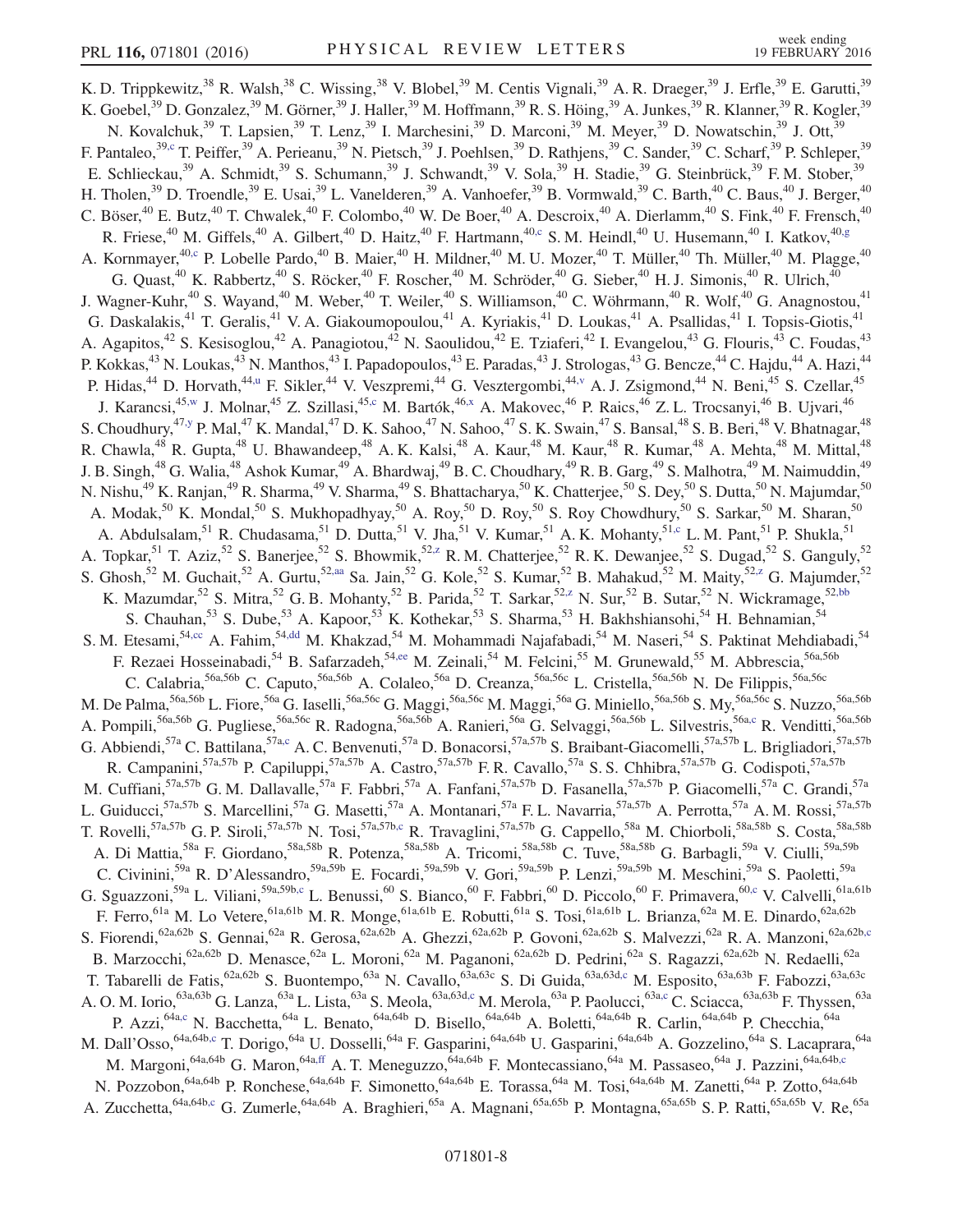<span id="page-8-8"></span><span id="page-8-7"></span><span id="page-8-6"></span><span id="page-8-5"></span><span id="page-8-4"></span><span id="page-8-3"></span><span id="page-8-2"></span><span id="page-8-1"></span><span id="page-8-0"></span>C. Riccardi,<sup>65a,65b</sup> P. Salvini,<sup>65a</sup> I. Vai,<sup>65a,65b</sup> P. Vitulo,<sup>65a,65b</sup> L. Alunni Solestizi,<sup>66a,66b</sup> G. M. Bilei,<sup>66a</sup> D. Ciangottini,<sup>66a,66[b,c](#page-15-1)</sup> L. Fanò,<sup>66a,66b</sup> P. Lariccia,<sup>66a,66b</sup> G. Mantovani,<sup>66a,66b</sup> M. Menichelli,<sup>66a</sup> A. Saha,<sup>66a</sup> A. Santocchia,<sup>66a,66b</sup> K. Androsov,<sup>67[a,gg](#page-15-30)</sup> P. Azzurri,<sup>67[a,c](#page-15-1)</sup> G. Bagliesi,<sup>67a</sup> J. Bernardini,<sup>67a</sup> T. Boccali,<sup>67a</sup> R. Castaldi,<sup>67a</sup> M. A. Ciocci,<sup>67[a,gg](#page-15-30)</sup> R. Dell'Orso,<sup>67a</sup> S. Donato,  $6^{7a,67c,c}$  $6^{7a,67c,c}$  $6^{7a,67c,c}$  G. Fedi,  $6^{7a}$  L. Foà,  $6^{7a,67c,a}$  $6^{7a,67c,a}$  $6^{7a,67c,a}$  A. Giassi,  $6^{7a}$  M. T. Grippo,  $6^{7a,gg}$  $6^{7a,gg}$  $6^{7a,gg}$  F. Ligabue,  $6^{7a,67c}$  T. Lomtadze,  $6^{7a}$ L. Martini,<sup>67a,67b</sup> A. Messineo,<sup>67a,67b</sup> F. Palla,<sup>67a</sup> A. Rizzi,<sup>67a,67b</sup> A. Savoy-Navarro,<sup>67[a,hh](#page-15-32)</sup> A. T. Serban,<sup>67a</sup> P. Spagnolo,<sup>67a</sup> R. Tenchini,<sup>67a</sup> G. Tonelli,<sup>67a,67b</sup> A. Venturi,<sup>67a</sup> P. G. Verdini,<sup>67a</sup> L. Barone,<sup>68a,68b</sup> F. Cavallari,<sup>68a</sup> G. D'imperio,<sup>68a,68b[,c](#page-15-1)</sup> D. Del Re,<sup>68a,68b[,c](#page-15-1)</sup> M. Diemoz,<sup>68a</sup> S. Gelli,<sup>68a,68b</sup> C. Jorda,<sup>68a</sup> E. Longo,<sup>68a,68b</sup> F. Margaroli,<sup>68a,68b</sup> P. Meridiani,<sup>68a</sup> G. Organtini,<sup>68a,68b</sup> R. Paramatti,<sup>68a</sup> F. Preiato,<sup>68a,68b</sup> S. Rahatlou,<sup>68a,68b</sup> C. Rovelli,<sup>68a</sup> F. Santanastasio,<sup>68a,68b</sup> P. Traczyk,<sup>68a,68[b,c](#page-15-1)</sup> N. Amapane,<sup>69a,69b</sup> R. Arcidiacono,<sup>69a,69[c,c](#page-15-1)</sup> S. Argiro,<sup>69a,69b</sup> M. Arneodo,<sup>69a,69c</sup> R. Bellan,<sup>69a,69b</sup> C. Biino,<sup>69a</sup> N. Cartiglia,<sup>69a</sup> M. Costa,<sup>69a,69b</sup> R. Covarelli,<sup>69a,69b</sup> A. Degano,<sup>69a,69b</sup> N. Demaria,<sup>69a</sup> L. Finco,<sup>69a,69b[,c](#page-15-1)</sup> B. Kiani,<sup>69a,69b</sup> C. Mariotti,<sup>69a</sup> S. Maselli,<sup>69a</sup> E. Migliore,<sup>69a,69b</sup> V. Monaco,<sup>69a,69b</sup> E. Monteil,<sup>69a,69b</sup> M. M. Obertino,<sup>69a,69b</sup> L. Pacher,<sup>69a,69b</sup> N. Pastrone,<sup>69a</sup> M. Pelliccioni,<sup>69a</sup> G. L. Pinna Angioni,<sup>69a,69b</sup> F. Ravera,<sup>69a,69b</sup> A. Romero,<sup>69a,69b</sup> M. Ruspa,<sup>69a,69c</sup> R. Sacchi,<sup>69a,69b</sup> A. Solano,<sup>69a,69b</sup> A. Staiano,<sup>69a</sup> S. Belforte,<sup>70a</sup> V. Candelise,<sup>70a,70b</sup> M. Casarsa,<sup>70a</sup> F. Cossutti,<sup>70a</sup> G. Della Ricca,  $^{70a,70b}$  B. Gobbo,  $^{70a}$  C. La Licata,  $^{70a,70b}$  M. Marone,  $^{70a,70b}$  A. Schizzi,  $^{70a,70b}$  A. Zanetti,  $^{70a}$  A. Kropivnitskaya, $^{71}$ S. K. Nam,<sup>71</sup> D. H. Kim,<sup>72</sup> G. N. Kim,<sup>72</sup> M. S. Kim,<sup>72</sup> D. J. Kong,<sup>72</sup> S. Lee,<sup>72</sup> Y. D. Oh,<sup>72</sup> A. Sakharov,<sup>72</sup> D. C. Son,<sup>72</sup> J. A. Brochero Cifuentes,<sup>73</sup> H. Kim,<sup>73</sup> T. J. Kim,<sup>73</sup> S. Song,<sup>74</sup> S. Choi,<sup>75</sup> Y. Go,<sup>75</sup> D. Gyun,<sup>75</sup> B. Hong,<sup>75</sup> H. Kim,<sup>75</sup> Y. Kim,<sup>75</sup> B. Lee,<sup>75</sup> K. Lee,<sup>75</sup> K. S. Lee,<sup>75</sup> S. Lee,<sup>75</sup> S. K. Park,<sup>75</sup> Y. Roh,<sup>75</sup> H. D. Yoo,<sup>76</sup> M. Choi,<sup>77</sup> H. Kim,<sup>77</sup> J. H. Kim,<sup>77</sup> J. S. H. Lee,<sup>77</sup> I. C. Park,<sup>77</sup> G. Ryu,<sup>77</sup> M. S. Ryu,<sup>77</sup> Y. Choi,<sup>78</sup> J. Goh,<sup>78</sup> D. Kim,<sup>78</sup> E. Kwon,<sup>78</sup> J. Lee,<sup>78</sup> I. Yu,<sup>78</sup> V. Dudenas,<sup>79</sup> A. Juodagalvis,<sup>79</sup> J. Vaitkus,<sup>79</sup> I. Ahmed,<sup>80</sup> Z. A. Ibrahim,<sup>80</sup> J. R. Komaragiri,<sup>80</sup> M. A. B. Md Ali,<sup>80[,ii](#page-15-33)</sup> F. Mohamad Idris,<sup>8[0,jj](#page-15-34)</sup> W. A. T. Wan Abdullah,  $80$  M. N. Yusli,  $80$  E. Casimiro Linares,  $81$  H. Castilla-Valdez,  $81$  E. De La Cruz-Burelo,  $81$ I. Heredia-De La Cruz, <sup>81[,kk](#page-15-35)</sup> A. Hernandez-Almada,<sup>81</sup> R. Lopez-Fernandez,<sup>81</sup> A. Sanchez-Hernandez,<sup>81</sup> L. Sanchez-Hernandez,<sup>81</sup> A. Sanchez-Hernandez,<sup>81</sup> A. Sanchez-Hernandez,<sup>81</sup> A. Sanchez-Hernandez,<sup>81</sup> A. Sanchez-H S. Carrillo Moreno, <sup>82</sup> F. Vazquez Valencia, <sup>82</sup> I. Pedraza, <sup>83</sup> H. A. Salazar Ibarguen, <sup>83</sup> A. Morelos Pineda, <sup>84</sup> D. Krofcheck, <sup>85</sup> P. H. Butler, <sup>86</sup> A. Ahmad, <sup>87</sup> M. Ahmad, <sup>87</sup> Q. Hassan, <sup>87</sup> H. R. Hoorani, <sup>87</sup> W. A. Khan, <sup>87</sup> T. Khurshid, <sup>87</sup> M. Shoaib, <sup>87</sup> H. Bialkowska, <sup>88</sup> M. Bluj, <sup>88</sup> B. Boimska, <sup>88</sup> T. Frueboes, <sup>88</sup> M. Górski, <sup>88</sup> M. Kazana, <sup>88</sup> K. Nawrocki, <sup>88</sup> K. Romanowska-Rybinska,<sup>88</sup> M. Szleper,<sup>88</sup> P. Zalewski,<sup>88</sup> G. Brona,<sup>89</sup> K. Bunkowski,<sup>89</sup> A. Byszuk,<sup>89,11</sup> K. Doroba,<sup>89</sup> A. Kalinowski,<sup>89</sup> M. Konecki,<sup>89</sup> J. Krolikowski,<sup>89</sup> M. Misiura,<sup>89</sup> M. Olszewski,<sup>89</sup> M. Walczak,<sup>89</sup> P. Bargassa,<sup>90</sup> C. Beirão Da Cruz E Silva,<sup>90</sup> A. Di Francesco,<sup>90</sup> P. Faccioli,<sup>90</sup> P. G. Ferreira Parracho,<sup>90</sup> M. Gallinaro,<sup>90</sup> J. Hollar,<sup>90</sup> N. Leonardo,<sup>90</sup> L. Lloret Iglesias,<sup>90</sup> F. Nguyen,<sup>90</sup> J. Rodrigues Antunes,<sup>90</sup> J. Seixas,<sup>90</sup> O. Toldaiev,<sup>90</sup> D. Vadruccio,<sup>90</sup> J. Varela,  $90$  P. Vischia,  $90$  S. Afanasiev,  $91$  P. Bunin,  $91$  M. Gavrilenko,  $91$  I. Golutvin,  $91$  I. Gorbunov,  $91$  A. Kamenev,  $91$ V. Karjavin,<sup>91</sup> A. Lanev,<sup>91</sup> A. Malakhov,<sup>91</sup> V. Matveev,<sup>91[,mm,nn](#page-15-37)</sup> P. Moisenz,<sup>91</sup> V. Palichik,<sup>91</sup> V. Perelygin,<sup>91</sup> S. Shmatov,<sup>91</sup> S. Shulha, <sup>91</sup> N. Skatchkov, <sup>91</sup> V. Smirnov, <sup>91</sup> A. Zarubin, <sup>91</sup> V. Golovtsov, <sup>92</sup> Y. Ivanov, <sup>92</sup> V. Kim, <sup>92,00</sup> E. Kuznetsova, <sup>92</sup> P. Levchenko,<sup>92</sup> V. Murzin,<sup>92</sup> V. Oreshkin,<sup>92</sup> I. Smirnov,<sup>92</sup> V. Sulimov,<sup>92</sup> L. Uvarov,<sup>92</sup> S. Vavilov,<sup>92</sup> A. Vorobyev,<sup>92</sup> Yu. Andreev, <sup>93</sup> A. Dermenev, <sup>93</sup> S. Gninenko, <sup>93</sup> N. Golubev, <sup>93</sup> A. Karneyeu, <sup>93</sup> M. Kirsanov, <sup>93</sup> N. Krasnikov, <sup>93</sup> A. Pashenkov, <sup>93</sup> D. Tlisov, <sup>93</sup> A. Toropin, <sup>93</sup> V. Epshteyn, <sup>94</sup> V. Gavrilov, <sup>94</sup> N. Lychkovskaya, <sup>94</sup> V. Popov, <sup>94</sup> I. Pozdnyakov, <sup>94</sup> G. Safronov, <sup>94</sup> A. Spiridonov, <sup>94</sup> E. Vlasov, <sup>94</sup> A. Zhokin, <sup>94</sup> A. Bylinkin, <sup>95</sup> V. Andreev, <sup>96</sup> M. Azarkin, <sup>9[6,nn](#page-15-38)</sup> I. Dremin, <sup>96[,nn](#page-15-38)</sup> M. Kirakosyan, $^{96}$  A. Leonidov, $^{96,nn}$  $^{96,nn}$  $^{96,nn}$  G. Mesyats, $^{96}$  S. V. Rusakov, $^{96}$  A. Baskakov, $^{97}$  A. Belyaev, $^{97}$  E. Boos, $^{97}$  M. Dubinin, $^{97,pp}$  $^{97,pp}$  $^{97,pp}$ L. Dudko,<sup>97</sup> A. Ershov,<sup>97</sup> A. Gribushin,<sup>97</sup> V. Klyukhin,<sup>97</sup> O. Kodolova,<sup>97</sup> I. Lokhtin,<sup>97</sup> I. Myagkov,<sup>97</sup> S. Obraztsov,<sup>97</sup> S. Petrushanko, <sup>97</sup> V. Savrin, <sup>97</sup> A. Snigirev, <sup>97</sup> I. Azhgirey, <sup>98</sup> I. Bayshev, <sup>98</sup> S. Bitioukov, <sup>98</sup> V. Kachanov, <sup>98</sup> A. Kalinin, <sup>98</sup> D. Konstantinov,<sup>98</sup> V. Krychkine,<sup>98</sup> V. Petrov,<sup>98</sup> R. Ryutin,<sup>98</sup> A. Sobol,<sup>98</sup> L. Tourtchanovitch,<sup>98</sup> S. Troshin,<sup>98</sup> N. Tyurin,<sup>98</sup> A. Uzunian, <sup>98</sup> A. Volkov, <sup>98</sup> P. Adzic, <sup>99[,qq](#page-16-2)</sup> P. Cirkovic, <sup>99</sup> J. Milosevic, <sup>99</sup> V. Rekovic, <sup>99</sup> J. Alcaraz Maestre, <sup>100</sup> E. Calvo, <sup>100</sup> M. Cerrada,<sup>100</sup> M. Chamizo Llatas,<sup>100</sup> N. Colino,<sup>100</sup> B. De La Cruz,<sup>100</sup> A. Delgado Peris,<sup>100</sup> A. Escalante Del Valle,<sup>100</sup> C. Fernandez Bedoya,<sup>100</sup> J. P. Fernández Ramos,<sup>100</sup> J. Flix,<sup>100</sup> M. C. Fouz,<sup>100</sup> P. Garcia-Abia,<sup>100</sup> O. Gonzalez Lopez,<sup>100</sup> S. Goy Lopez,<sup>100</sup> J.M. Hernandez,<sup>100</sup> M. I. Josa,<sup>100</sup> E. Navarro De Martino,<sup>100</sup> A. Pérez-Calero Yzquierdo,<sup>100</sup> J. Puerta Pelayo,<sup>100</sup> A. Quintario Olmeda,<sup>100</sup> I. Redondo,<sup>100</sup> L. Romero,<sup>100</sup> J. Santaolalla,<sup>100</sup> M. S. Soares,<sup>100</sup> C. Albajar,<sup>101</sup> J. F. de Trocóniz,<sup>101</sup> M. Missiroli,<sup>101</sup> D. Moran,<sup>101</sup> J. Cuevas,<sup>102</sup> J. Fernandez Menendez,<sup>102</sup> S. Folgueras,<sup>102</sup> I. Gonzalez Caballero,<sup>102</sup> E. Palencia Cortezon,<sup>102</sup> J. M. Vizan Garcia,<sup>102</sup> I. J. Cabrillo,<sup>103</sup> A. Calderon,<sup>103</sup> J. R. Castiñeiras De Saa,<sup>103</sup> P. De Castro Manzano,<sup>103</sup> M. Fernandez,<sup>103</sup> J. Garcia-Ferrero,<sup>103</sup> G. Gomez,<sup>103</sup> A. Lopez Virto,<sup>103</sup> J. Marco,<sup>103</sup> R. Marco,<sup>103</sup> C. Martinez Rivero,<sup>103</sup> F. Matorras,<sup>103</sup> J. Piedra Gomez,<sup>103</sup> T. Rodrigo,<sup>103</sup> A. Y. Rodríguez-Marrero,<sup>103</sup> A. Ruiz-Jimeno,<sup>103</sup> L. Scodellaro,<sup>103</sup> N. Trevisani,<sup>103</sup> I. Vila,<sup>103</sup> R. Vilar Cortabitarte,<sup>103</sup>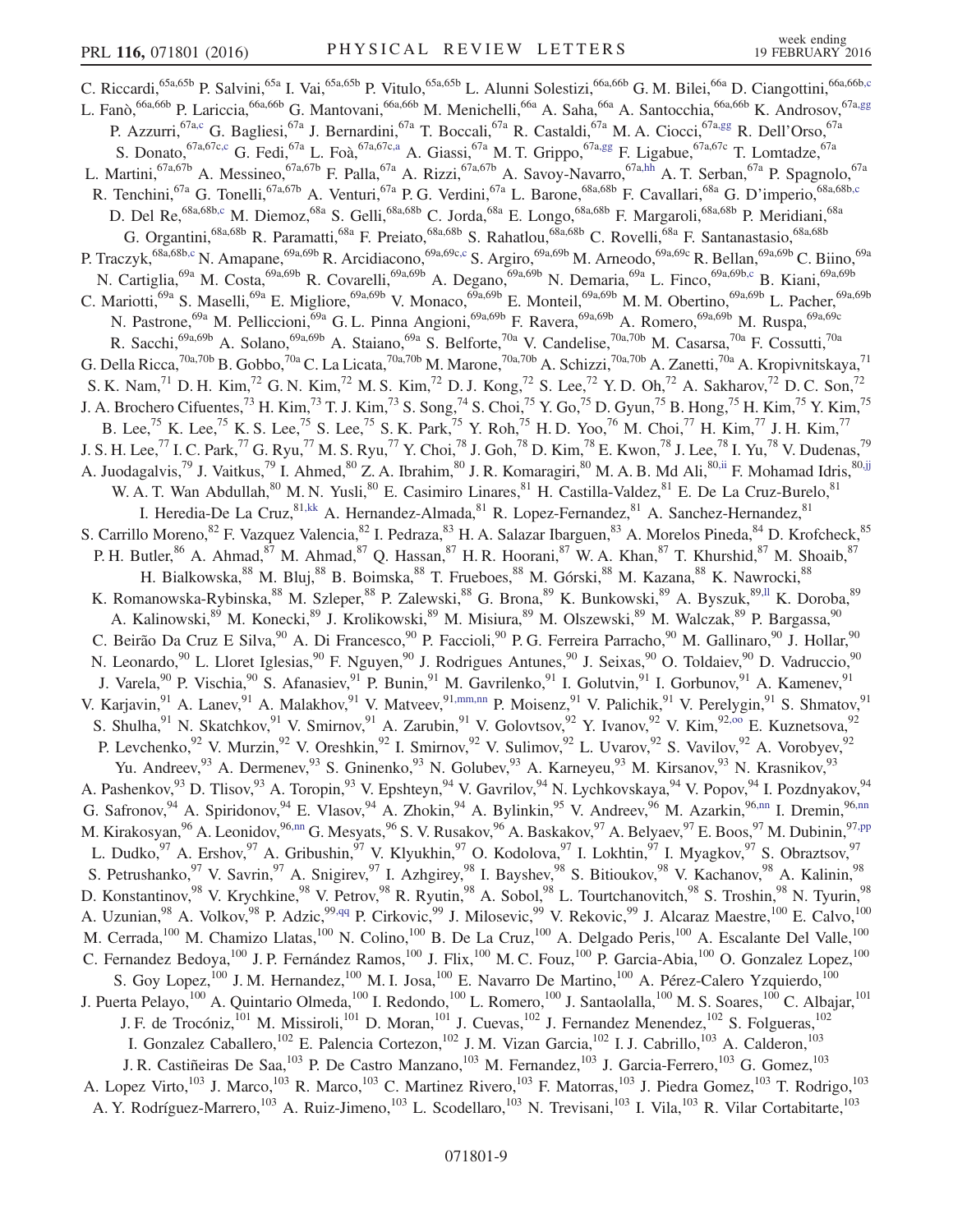<span id="page-9-11"></span><span id="page-9-10"></span><span id="page-9-9"></span><span id="page-9-8"></span><span id="page-9-7"></span><span id="page-9-6"></span><span id="page-9-5"></span><span id="page-9-4"></span><span id="page-9-3"></span><span id="page-9-2"></span><span id="page-9-1"></span><span id="page-9-0"></span>D. Abbaneo,<sup>104</sup> E. Auffray,<sup>104</sup> G. Auzinger,<sup>104</sup> M. Bachtis,<sup>104</sup> P. Baillon,<sup>104</sup> A. H. Ball,<sup>104</sup> D. Barney,<sup>104</sup> A. Benaglia,<sup>104</sup> J. Bendavid,  $^{104}$  L. Benhabib,  $^{104}$  G. M. Berruti,  $^{104}$  P. Bloch,  $^{104}$  A. Bocci,  $^{104}$  A. Bonato,  $^{104}$  C. Botta,  $^{104}$  H. Breuker,  $^{104}$ T. Camporesi,<sup>104</sup> R. Castello,<sup>104</sup> G. Cerminara,<sup>104</sup> M. D'Alfonso,<sup>104</sup> D. d'Enterria,<sup>104</sup> A. Dabrowski,<sup>104</sup> V. Daponte,<sup>104</sup> A. David,  $^{104}$  M. De Gruttola,  $^{104}$  F. De Guio,  $^{104}$  A. De Roeck,  $^{104}$  S. De Visscher,  $^{104}$  E. Di Marco,  $^{104,rr}$  $^{104,rr}$  $^{104,rr}$  M. Dobson,  $^{104}$ M. Dordevic, <sup>104</sup> B. Dorney, <sup>104</sup> T. du Pree, <sup>104</sup> D. Duggan, <sup>104</sup> M. Dünser, <sup>104</sup> N. Dupont, <sup>104</sup> A. Elliott-Peisert, <sup>104</sup> G. Franzoni, <sup>104</sup> J. Fulcher,<sup>104</sup> W. Funk,<sup>104</sup> D. Gigi,<sup>104</sup> K. Gill,<sup>104</sup> D. Giordano,<sup>104</sup> M. Girone,<sup>104</sup> F. Glege,<sup>104</sup> R. Guida,<sup>104</sup> S. Gundacker,<sup>104</sup> M. Guthoff,<sup>104</sup> J. Hammer,<sup>104</sup> P. Harris,<sup>104</sup> J. Hegeman,<sup>104</sup> V. Innocente,<sup>104</sup> P. Janot,<sup>104</sup> H. Kirschenmann,<sup>104</sup> M. J. Kortelainen,<sup>104</sup> K. Kousouris,<sup>104</sup> K. Krajczar,<sup>104</sup> P. Lecoq,<sup>104</sup> C. Lourenço,<sup>104</sup> M. T. Lucchini,<sup>104</sup> N. Magini,<sup>104</sup> L. Malgeri,<sup>104</sup> M. Mannelli,<sup>104</sup> A. Martelli,<sup>104</sup> L. Masetti,<sup>104</sup> F. Meijers,<sup>104</sup> S. Mersi,<sup>104</sup> E. Meschi,<sup>104</sup> F. Moortgat,<sup>104</sup> S. Morovic, <sup>104</sup> M. Mulders, <sup>104</sup> M. V. Nemallapudi, <sup>104</sup> H. Neugebauer, <sup>104</sup> S. Orfanelli, <sup>104[,ss](#page-16-4)</sup> L. Orsini, <sup>104</sup> L. Pape, <sup>104</sup> E. Perez, <sup>104</sup> M. Peruzzi, <sup>104</sup> A. Petrilli, <sup>104</sup> G. Petrucciani, <sup>104</sup> A. Pfeiffer, <sup>104</sup> M. Pierini, <sup>104</sup> D. Piparo, <sup>104</sup> A. Racz, <sup>104</sup> T. Reis, <sup>104</sup> G. Rolandi,  $104, t$ t M. Rovere,  $104$  M. Ruan,  $104$  H. Sakulin,  $104$  C. Schäfer,  $104$  C. Schwick,  $104$  M. Seidel,  $104$  A. Sharma,  $104$ P. Silva,<sup>104</sup> M. Simon,<sup>104</sup> P. Sphicas,<sup>104[,uu](#page-16-6)</sup> J. Steggemann,<sup>104</sup> B. Stieger,<sup>104</sup> M. Stoye,<sup>104</sup> Y. Takahashi,<sup>104</sup> D. Treille,<sup>104</sup> A. Triossi,<sup>104</sup> A. Tsirou,<sup>104</sup> G. I. Veres,<sup>10[4,v](#page-15-19)</sup> N. Wardle,<sup>104</sup> H. K. Wöhri,<sup>104</sup> A. Zagozdzinska,<sup>104[,ll](#page-15-36)</sup> W. D. Zeuner,<sup>104</sup> W. Bertl,<sup>105</sup> K. Deiters,<sup>105</sup> W. Erdmann,<sup>105</sup> R. Horisberger,<sup>105</sup> Q. Ingram,<sup>105</sup> H. C. Kaestli,<sup>105</sup> D. Kotlinski,<sup>105</sup> U. Langenegger,<sup>105</sup> D. Renker,<sup>105</sup> T. Rohe,<sup>105</sup> F. Bachmair,<sup>106</sup> L. Bäni,<sup>106</sup> L. Bianchini,<sup>106</sup> B. Casal,<sup>106</sup> G. Dissertori,<sup>106</sup> M. Dittmar, <sup>106</sup> M. Donegà, <sup>106</sup> P. Eller, <sup>106</sup> C. Grab, <sup>106</sup> C. Heidegger, <sup>106</sup> D. Hits, <sup>106</sup> J. Hoss, <sup>106</sup> G. Kasieczka, <sup>106</sup> P. Lecomte,<sup>10[6,a](#page-15-31)</sup> W. Lustermann,<sup>106</sup> B. Mangano,<sup>106</sup> M. Marionneau,<sup>106</sup> P. Martinez Ruiz del Arbol,<sup>106</sup> M. Masciovecchio,<sup>106</sup> D. Meister,<sup>106</sup> F. Micheli,<sup>106</sup> P. Musella,<sup>106</sup> F. Nessi-Tedaldi,<sup>106</sup> F. Pandolfi,<sup>106</sup> J. Pata,<sup>106</sup> F. Pauss,<sup>106</sup> L. Perrozzi,<sup>106</sup> M. Quittnat,<sup>106</sup> M. Rossini,<sup>106</sup> M. Schönenberger,<sup>106</sup> A. Starodumov,<sup>10[6,vv](#page-16-7)</sup> M. Takahashi,<sup>106</sup> V. R. Tavolaro,<sup>106</sup> K. Theofilatos,  $^{106}$  R. Wallny,  $^{106}$  T. K. Aarrestad,  $^{107}$  C. Amsler,  $^{107,ww}$  $^{107,ww}$  $^{107,ww}$  L. Caminada,  $^{107}$  M. F. Canelli,  $^{107}$  V. Chiochia,  $^{107}$ A. De Cosa,<sup>107</sup> C. Galloni,<sup>107</sup> A. Hinzmann,<sup>107</sup> T. Hreus,<sup>107</sup> B. Kilminster,<sup>107</sup> C. Lange,<sup>107</sup> J. Ngadiuba,<sup>107</sup> D. Pinna,<sup>107</sup> G. Rauco,<sup>107</sup> P. Robmann,<sup>107</sup> F. J. Ronga,<sup>107</sup> D. Salerno,<sup>107</sup> Y. Yang,<sup>107</sup> M. Cardaci,<sup>108</sup> K. H. Chen,<sup>108</sup> T. H. Doan,<sup>108</sup> Sh. Jain,<sup>108</sup> R. Khurana,<sup>108</sup> M. Konyushikhin,<sup>108</sup> C.M. Kuo,<sup>108</sup> W. Lin,<sup>108</sup> Y. J. Lu,<sup>108</sup> A. Pozdnyakov,<sup>108</sup> S. S. Yu,<sup>108</sup> Arun Kumar,<sup>109</sup> P. Chang,<sup>109</sup> Y. H. Chang,<sup>109</sup> Y. W. Chang,<sup>109</sup> Y. Chao,<sup>109</sup> K. F. Chen,<sup>109</sup> P. H. Chen,<sup>109</sup> C. Dietz,<sup>109</sup> F. Fiori,<sup>109</sup> U. Grundler,<sup>109</sup> W.-S. Hou,<sup>109</sup> Y. Hsiung,<sup>109</sup> Y. F. Liu,<sup>109</sup> R.-S. Lu,<sup>109</sup> M. Miñano Moya,<sup>109</sup> E. Petrakou,<sup>109</sup> J. f. Tsai,<sup>109</sup> Y. M. Tzeng,<sup>109</sup> B. Asavapibhop,<sup>110</sup> K. Kovitanggoon,<sup>110</sup> G. Singh,<sup>110</sup> N. Srimanobhas,<sup>110</sup> N. Suwonjandee,<sup>110</sup> A. Adiguzel,<sup>111</sup> M. N. Bakirci,<sup>11[1,xx](#page-16-9)</sup> A. Bat,<sup>111</sup> Z. S. Demiroglu,<sup>111</sup> C. Dozen,<sup>111</sup> F. H. Gecit,<sup>111</sup> S. Girgis,<sup>111</sup> G. Gokbulut,<sup>111</sup> Y. Guler, <sup>111</sup> E. Gurpinar, <sup>111</sup> I. Hos, <sup>111</sup> E. E. Kangal, <sup>111[,yy](#page-16-10)</sup> A. Kayis Topaksu, <sup>111</sup> G. Onengut, <sup>11[1,zz](#page-16-11)</sup> M. Ozcan, <sup>111</sup> K. Ozdemir,<sup>111[,aaa](#page-16-12)</sup> S. Ozturk,<sup>111[,xx](#page-16-9)</sup> D. Sunar Cerci,<sup>111[,bbb](#page-16-13)</sup> B. Tali,<sup>11[1,bbb](#page-16-13)</sup> H. Topakli,<sup>111,xx</sup> C. Zorbilmez,<sup>111</sup> B. Bilin,<sup>112</sup> S. Bilmis, <sup>112</sup> B. Isildak, <sup>112, ccc</sup> G. Karapinar, <sup>112, ddd</sup> M. Yalvac, <sup>112</sup> M. Zeyrek, <sup>112</sup> E. Gülmez, <sup>113</sup> M. Kaya, <sup>113, eee</sup> O. Kaya, <sup>113, fff</sup> E. A. Yetkin, <sup>11[3,ggg](#page-16-18)</sup> T. Yetkin, <sup>11[3,hhh](#page-16-19)</sup> A. Cakir, <sup>114</sup> K. Cankocak, <sup>114</sup> S. Sen, <sup>114[,iii](#page-16-20)</sup> F. I. Vardarlı, <sup>114</sup> B. Grynyov, <sup>115</sup> L. Levchuk, <sup>116</sup> P. Sorokin,<sup>116</sup> R. Aggleton,<sup>117</sup> F. Ball,<sup>117</sup> L. Beck,<sup>117</sup> J. J. Brooke,<sup>117</sup> E. Clement,<sup>117</sup> D. Cussans,<sup>117</sup> H. Flacher,<sup>117</sup> J. Goldstein,<sup>117</sup> M. Grimes,<sup>117</sup> G. P. Heath,<sup>117</sup> H. F. Heath,<sup>117</sup> J. Jacob,<sup>117</sup> L. Kreczko,<sup>117</sup> C. Lucas,<sup>117</sup> Z. Meng,<sup>117</sup> D. M. Newbold,<sup>11[7,jjj](#page-16-21)</sup> S. Paramesvaran,<sup>117</sup> A. Poll,<sup>117</sup> T. Sakuma,<sup>117</sup> S. Seif El Nasr-storey,<sup>117</sup> S. Senkin,<sup>117</sup> D. Smith,<sup>117</sup> V. J. Smith,<sup>117</sup> K. W. Bell,<sup>118</sup> A. Belyaev,<sup>118[,kkk](#page-16-22)</sup> C. Brew,<sup>118</sup> R. M. Brown,<sup>118</sup> L. Calligaris,<sup>118</sup> D. Cieri,<sup>118</sup> D. J. A. Cockerill,<sup>118</sup> J. A. Coughlan,<sup>118</sup> K. Harder,<sup>118</sup> S. Harper,<sup>118</sup> E. Olaiya,<sup>118</sup> D. Petyt,<sup>118</sup> C. H. Shepherd-Themistocleous,<sup>118</sup> A. Thea,<sup>118</sup> I. R. Tomalin,<sup>118</sup> T. Williams,<sup>118</sup> S. D. Worm,<sup>118</sup> M. Baber,<sup>119</sup> R. Bainbridge,  $^{119}$  O. Buchmuller,  $^{119}$  A. Bundock,  $^{119}$  D. Burton,  $^{119}$  S. Casasso,  $^{119}$  M. Citron,  $^{119}$  D. Colling,  $^{119}$  L. Corpe,  $^{119}$ P. Dauncey, <sup>119</sup> G. Davies, <sup>119</sup> A. De Wit, <sup>119</sup> M. Della Negra, <sup>119</sup> P. Dunne, <sup>119</sup> A. Elwood, <sup>119</sup> D. Futyan, <sup>119</sup> G. Hall, <sup>119</sup> G. Iles,<sup>119</sup> R. Lane,<sup>119</sup> R. Lucas,<sup>119[,jjj](#page-16-21)</sup> L. Lyons,<sup>119</sup> A.-M. Magnan,<sup>119</sup> S. Malik,<sup>119</sup> J. Nash,<sup>119</sup> A. Nikitenko,<sup>119, $vv$ </sup> J. Pela,<sup>119</sup> M. Pesaresi,<sup>119</sup> K. Petridis,<sup>119</sup> D. M. Raymond,<sup>119</sup> A. Richards,<sup>119</sup> A. Rose,<sup>119</sup> C. Seez,<sup>119</sup> A. Tapper,<sup>119</sup> K. Uchida,<sup>119</sup> M. Vazquez Acosta,<sup>119,111</sup> T. Virdee,<sup>119</sup> S. C. Zenz,<sup>119</sup> J. E. Cole,<sup>120</sup> P. R. Hobson,<sup>120</sup> A. Khan,<sup>120</sup> P. Kyberd,<sup>120</sup> D. Leggat,<sup>120</sup> D. Leslie,<sup>120</sup> I. D. Reid,<sup>120</sup> P. Symonds,<sup>120</sup> L. Teodorescu,<sup>120</sup> M. Turner,<sup>120</sup> A. Borzou,<sup>121</sup> K. Call,<sup>121</sup> J. Dittmann,<sup>121</sup> K. Hatakeyama,<sup>121</sup> H. Liu,<sup>121</sup> N. Pastika,<sup>121</sup> O. Charaf,<sup>122</sup> S. I. Cooper,<sup>122</sup> C. Henderson,<sup>122</sup> P. Rumerio,<sup>122</sup> D. Arcaro,<sup>123</sup> A. Avetisyan,<sup>123</sup> T. Bose,<sup>123</sup> D. Gastler,<sup>123</sup> D. Rankin,<sup>123</sup> C. Richardson,<sup>123</sup> J. Rohlf,<sup>123</sup> L. Sulak,<sup>123</sup> D. Zou,<sup>123</sup> J. Alimena,<sup>124</sup> E. Berry,<sup>124</sup> D. Cutts,<sup>124</sup> A. Ferapontov,<sup>124</sup> A. Garabedian,<sup>124</sup> J. Hakala,<sup>124</sup> U. Heintz,<sup>124</sup> E. Laird,<sup>124</sup> G. Landsberg,<sup>124</sup> Z. Mao,<sup>124</sup> M. Narain,<sup>124</sup> S. Piperov,<sup>124</sup> S. Sagir,<sup>124</sup> R. Syarif,<sup>124</sup> R. Breedon,<sup>125</sup> G. Breto,<sup>125</sup> M. Calderon De La Barca Sanchez,  $^{125}$  S. Chauhan,  $^{125}$  M. Chertok,  $^{125}$  J. Conway,  $^{125}$  R. Conway,  $^{125}$  P. T. Cox,  $^{125}$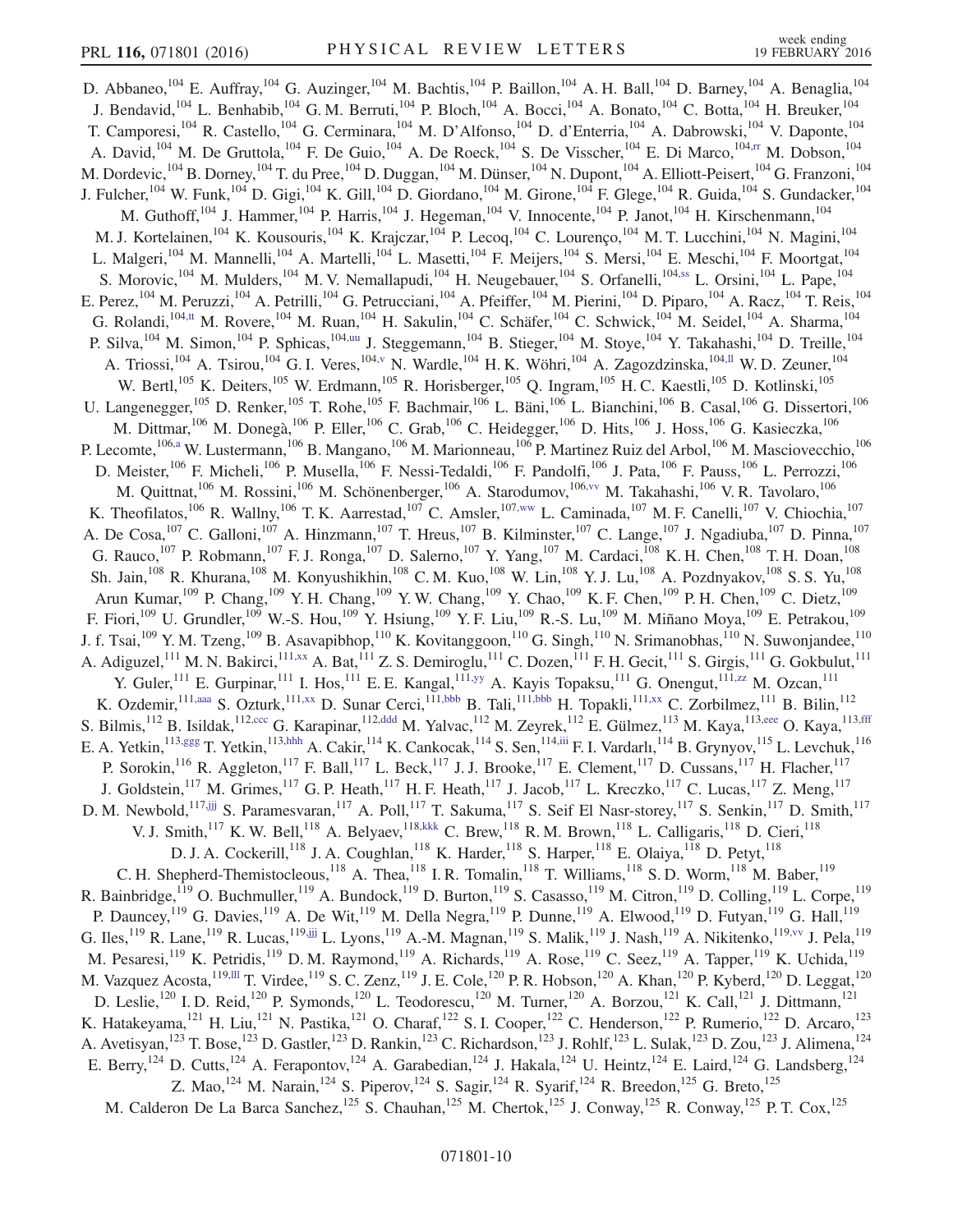<span id="page-10-5"></span><span id="page-10-4"></span><span id="page-10-3"></span><span id="page-10-2"></span><span id="page-10-1"></span><span id="page-10-0"></span>R. Erbacher,<sup>125</sup> G. Funk,<sup>125</sup> M. Gardner,<sup>125</sup> W. Ko,<sup>125</sup> R. Lander,<sup>125</sup> C. Mclean,<sup>125</sup> M. Mulhearn,<sup>125</sup> D. Pellett,<sup>125</sup> J. Pilot,<sup>125</sup> F. Ricci-Tam,<sup>125</sup> S. Shalhout,<sup>125</sup> J. Smith,<sup>125</sup> M. Squires,<sup>125</sup> D. Stolp,<sup>125</sup> M. Tripathi,<sup>125</sup> S. Wilbur,<sup>125</sup> R. Yohay,<sup>125</sup> R. Cousins,<sup>126</sup> P. Everaerts,<sup>126</sup> A. Florent,<sup>126</sup> J. Hauser,<sup>126</sup> M. Ignatenko,<sup>126</sup> D. Saltzberg,<sup>126</sup> E. Takasugi,<sup>126</sup> V. Valuev,<sup>126</sup> M. Weber,<sup>126</sup> K. Burt,<sup>127</sup> R. Clare,<sup>127</sup> J. Ellison,<sup>127</sup> J. W. Gary,<sup>127</sup> G. Hanson,<sup>127</sup> J. Heilman,<sup>127</sup> M. Ivova PANEVA,<sup>127</sup> P. Jandir,<sup>127</sup> E. Kennedy,<sup>127</sup> F. Lacroix,<sup>127</sup> O. R. Long,<sup>127</sup> M. Malberti,<sup>127</sup> M. Olmedo Negrete,<sup>127</sup> A. Shrinivas,<sup>127</sup> H. Wei,<sup>127</sup> S. Wimpenny,<sup>127</sup> B. R. Yates,<sup>127</sup> J. G. Branson,<sup>128</sup> G. B. Cerati,<sup>128</sup> S. Cittolin,<sup>128</sup> R. T. D'Agnolo,<sup>128</sup> M. Derdzinski,<sup>128</sup> A. Holzner,<sup>128</sup> R. Kelley,<sup>128</sup> D. Klein,<sup>128</sup> J. Letts,<sup>128</sup> I. Macneill,<sup>128</sup> D. Olivito,<sup>128</sup> S. Padhi,<sup>128</sup> M. Pieri,<sup>128</sup> M. Sani,<sup>128</sup> V. Sharma,<sup>128</sup> S. Simon,<sup>128</sup> M. Tadel,<sup>128</sup> A. Vartak,<sup>128</sup> S. Wasserbaech,<sup>12[8,mmm](#page-16-24)</sup> C. Welke,<sup>128</sup> F. Würthwein,<sup>128</sup> A. Yagil,<sup>128</sup> G. Zevi Della Porta,<sup>128</sup> J. Bradmiller-Feld,<sup>129</sup> C. Campagnari,<sup>129</sup> A. Dishaw,<sup>129</sup> V. Dutta,<sup>129</sup> K. Flowers,<sup>129</sup> M. Franco Sevilla,<sup>129</sup> P. Geffert,<sup>129</sup> C. George,<sup>129</sup> F. Golf,<sup>129</sup> L. Gouskos,<sup>129</sup> J. Gran,<sup>129</sup> J. Incandela,<sup>129</sup> N. Mccoll,<sup>129</sup> S. D. Mullin,<sup>129</sup> J. Richman,<sup>129</sup> D. Stuart,<sup>129</sup> I. Suarez,<sup>129</sup> C. West,<sup>129</sup> J. Yoo,<sup>129</sup> D. Anderson,<sup>130</sup> A. Apresyan,<sup>130</sup> A. Bornheim,<sup>130</sup> J. Bunn,<sup>130</sup> Y. Chen,<sup>130</sup> J. Duarte,<sup>130</sup> A. Mott,<sup>130</sup> H. B. Newman,<sup>130</sup> C. Pena,<sup>130</sup> M. Spiropulu,<sup>130</sup> J. R. Vlimant,<sup>130</sup> S. Xie,<sup>130</sup> R. Y. Zhu,<sup>130</sup> M. B. Andrews,<sup>131</sup> V. Azzolini,<sup>131</sup> A. Calamba,<sup>131</sup> B. Carlson,<sup>131</sup> T. Ferguson,<sup>131</sup> M. Paulini,<sup>131</sup> J. Russ,<sup>131</sup> M. Sun,<sup>131</sup> H. Vogel,<sup>131</sup> I. Vorobiev,<sup>131</sup> J. P. Cumalat,<sup>132</sup> W. T. Ford,<sup>132</sup> A. Gaz,<sup>132</sup> F. Jensen,<sup>132</sup> A. Johnson,<sup>132</sup> M. Krohn,<sup>132</sup> T. Mulholland,<sup>132</sup> U. Nauenberg,<sup>132</sup> K. Stenson,<sup>132</sup> S. R. Wagner,<sup>132</sup> J. Alexander,<sup>133</sup> A. Chatterjee,<sup>133</sup> J. Chaves,<sup>133</sup> J. Chu,<sup>133</sup> S. Dittmer,<sup>133</sup> N. Eggert,<sup>133</sup> N. Mirman,<sup>133</sup> G. Nicolas Kaufman,<sup>133</sup> J. R. Patterson,<sup>133</sup> A. Rinkevicius,<sup>133</sup> A. Ryd,<sup>133</sup> L. Skinnari,<sup>133</sup> L. Soffi,<sup>133</sup> W. Sun,<sup>133</sup> S. M. Tan,<sup>133</sup> W. D. Teo,<sup>133</sup> J. Thom,<sup>133</sup> J. Thompson,<sup>133</sup> J. Tucker,<sup>133</sup> Y. Weng,<sup>133</sup> P. Wittich,<sup>133</sup> S. Abdullin,<sup>134</sup> M. Albrow,<sup>134</sup> G. Apollinari,<sup>134</sup> S. Banerjee,<sup>134</sup> L. A. T. Bauerdick,<sup>134</sup> A. Beretvas,<sup>134</sup> J. Berryhill,<sup>134</sup> P. C. Bhat,<sup>134</sup> G. Bolla,<sup>134</sup> K. Burkett,<sup>134</sup> J. N. Butler,<sup>134</sup> H. W. K. Cheung, <sup>134</sup> F. Chlebana, <sup>134</sup> S. Cihangir, <sup>134</sup> V. D. Elvira, <sup>134</sup> I. Fisk, <sup>134</sup> J. Freeman, <sup>134</sup> E. Gottschalk, <sup>134</sup> L. Gray, <sup>134</sup> D. Green,<sup>134</sup> S. Grünendahl,<sup>134</sup> O. Gutsche,<sup>134</sup> J. Hanlon,<sup>134</sup> D. Hare,<sup>134</sup> R. M. Harris,<sup>134</sup> S. Hasegawa,<sup>134</sup> J. Hirschauer,<sup>134</sup> Z. Hu,<sup>134</sup> B. Jayatilaka,<sup>134</sup> S. Jindariani,<sup>134</sup> M. Johnson,<sup>134</sup> U. Joshi,<sup>134</sup> B. Klima,<sup>134</sup> B. Kreis,<sup>134</sup> S. Lammel,<sup>134</sup> J. Linacre,<sup>134</sup> D. Lincoln,<sup>134</sup> R. Lipton,<sup>134</sup> T. Liu,<sup>134</sup> R. Lopes De Sá,<sup>134</sup> J. Lykken,<sup>134</sup> K. Maeshima,<sup>134</sup> J. M. Marraffino,<sup>134</sup> S. Maruyama, <sup>134</sup> D. Mason, <sup>134</sup> P. McBride, <sup>134</sup> P. Merkel, <sup>134</sup> S. Mrenna, <sup>134</sup> S. Nahn, <sup>134</sup> C. Newman-Holmes, <sup>13[4,a](#page-15-31)</sup> V. O'Dell, <sup>134</sup> K. Pedro,<sup>134</sup> O. Prokofyev,<sup>134</sup> G. Rakness,<sup>134</sup> E. Sexton-Kennedy,<sup>134</sup> A. Soha,<sup>134</sup> W. J. Spalding,<sup>134</sup> L. Spiegel,<sup>134</sup> S. Stoynev,<sup>134</sup> N. Strobbe,<sup>134</sup> L. Taylor,<sup>134</sup> S. Tkaczyk,<sup>134</sup> N. V. Tran,<sup>134</sup> L. Uplegger,<sup>134</sup> E. W. Vaandering,<sup>134</sup> C. Vernieri,<sup>134</sup> M. Verzocchi, <sup>134</sup> R. Vidal, <sup>134</sup> M. Wang, <sup>134</sup> H. A. Weber, <sup>134</sup> A. Whitbeck, <sup>134</sup> D. Acosta, <sup>135</sup> P. Avery, <sup>135</sup> P. Bortignon, <sup>135</sup> D. Bourilkov,<sup>135</sup> A. Carnes,<sup>135</sup> M. Carver,<sup>135</sup> D. Curry,<sup>135</sup> S. Das,<sup>135</sup> R. D. Field,<sup>135</sup> I. K. Furic,<sup>135</sup> S. V. Gleyzer,<sup>135</sup> J. Konigsberg,<sup>135</sup> A. Korytov,<sup>135</sup> K. Kotov,<sup>135</sup> P. Ma,<sup>135</sup> K. Matchev,<sup>135</sup> H. Mei,<sup>135</sup> P. Milenovic,<sup>135[,nnn](#page-16-25)</sup> G. Mitselmakher,<sup>135</sup> D. Rank,<sup>135</sup> R. Rossin,<sup>135</sup> L. Shchutska,<sup>135</sup> M. Snowball,<sup>135</sup> D. Sperka,<sup>135</sup> N. Terentyev,<sup>135</sup> L. Thomas,<sup>135</sup> J. Wang,<sup>135</sup> S. Wang,  $^{135}$  J. Yelton,  $^{135}$  S. Hewamanage,  $^{136}$  S. Linn,  $^{136}$  P. Markowitz,  $^{136}$  G. Martinez,  $^{136}$  J. L. Rodriguez,  $^{136}$  A. Ackert,  $^{137}$ J. R. Adams,<sup>137</sup> T. Adams,<sup>137</sup> A. Askew,<sup>137</sup> S. Bein,<sup>137</sup> J. Bochenek,<sup>137</sup> B. Diamond,<sup>137</sup> J. Haas,<sup>137</sup> S. Hagopian,<sup>137</sup> V. Hagopian,<sup>137</sup> K. F. Johnson,<sup>137</sup> A. Khatiwada,<sup>137</sup> H. Prosper,<sup>137</sup> M. Weinberg,<sup>137</sup> M. M. Baarmand,<sup>138</sup> V. Bhopatkar,<sup>138</sup> S. Colafranceschi,<sup>138,000</sup> M. Hohlmann,<sup>138</sup> H. Kalakhety,<sup>138</sup> D. Noonan,<sup>138</sup> T. Roy,<sup>138</sup> F. Yumiceva,<sup>138</sup> M. R. Adams,<sup>139</sup> L. Apanasevich,<sup>139</sup> D. Berry,<sup>139</sup> R. R. Betts,<sup>139</sup> I. Bucinskaite,<sup>139</sup> R. Cavanaugh,<sup>139</sup> O. Evdokimov,<sup>139</sup> L. Gauthier,<sup>139</sup> C. E. Gerber,<sup>139</sup> D. J. Hofman,<sup>139</sup> P. Kurt,<sup>139</sup> C. O'Brien,<sup>139</sup> I. D. Sandoval Gonzalez,<sup>139</sup> P. Turner,<sup>139</sup> N. Varelas,<sup>139</sup> Z. Wu,<sup>139</sup> M. Zakaria,<sup>139</sup> B. Bilki,<sup>140[,ppp](#page-16-27)</sup> W. Clarida,<sup>140</sup> K. Dilsiz,<sup>140</sup> S. Durgut,<sup>140</sup> R. P. Gandrajula,<sup>140</sup> M. Haytmyradov,<sup>140</sup> V. Khristenko,<sup>140</sup> J.-P. Merlo,<sup>140</sup> H. Mermerkaya,<sup>140[,qqq](#page-16-28)</sup> A. Mestvirishvili,<sup>140</sup> A. Moeller,<sup>140</sup> J. Nachtman,<sup>140</sup> H. Ogul,<sup>140</sup> Y. Onel,<sup>140</sup> F. Ozok,<sup>14[0,rrr](#page-16-29)</sup> A. Penzo,<sup>140</sup> C. Snyder,<sup>140</sup> E. Tiras,<sup>140</sup> J. Wetzel,<sup>140</sup> K. Yi,<sup>140</sup> I. Anderson,<sup>141</sup> B. A. Barnett,<sup>141</sup> B. Blumenfeld,<sup>141</sup> N. Eminizer,<sup>141</sup> D. Fehling,<sup>141</sup> L. Feng,<sup>141</sup> A. V. Gritsan,<sup>141</sup> P. Maksimovic,<sup>141</sup> C. Martin,<sup>141</sup> M. Osherson,<sup>141</sup> J. Roskes,<sup>141</sup> A. Sady,<sup>141</sup> U. Sarica,<sup>141</sup> M. Swartz,<sup>141</sup> M. Xiao,<sup>141</sup> Y. Xin,<sup>141</sup> C. You,<sup>141</sup> P. Baringer,<sup>142</sup> A. Bean, <sup>142</sup> G. Benelli, <sup>142</sup> C. Bruner, <sup>142</sup> R. P. Kenny III, <sup>142</sup> D. Majumder, <sup>142</sup> M. Malek, <sup>142</sup> M. Murray, <sup>142</sup> S. Sanders, <sup>142</sup> R. Stringer,<sup>142</sup> Q. Wang,<sup>142</sup> A. Ivanov,<sup>143</sup> K. Kaadze,<sup>143</sup> S. Khalil,<sup>143</sup> M. Makouski,<sup>143</sup> Y. Maravin,<sup>143</sup> A. Mohammadi,<sup>143</sup> L. K. Saini,<sup>143</sup> N. Skhirtladze,<sup>143</sup> S. Toda,<sup>143</sup> D. Lange,<sup>144</sup> F. Rebassoo,<sup>144</sup> D. Wright,<sup>144</sup> C. Anelli,<sup>145</sup> A. Baden,<sup>145</sup> O. Baron,<sup>145</sup> A. Belloni,<sup>145</sup> B. Calvert,<sup>145</sup> S. C. Eno,<sup>145</sup> C. Ferraioli,<sup>145</sup> J. A. Gomez,<sup>145</sup> N. J. Hadley,<sup>145</sup> S. Jabeen,<sup>145</sup> R. G. Kellogg, <sup>145</sup> T. Kolberg, <sup>145</sup> J. Kunkle, <sup>145</sup> Y. Lu, <sup>145</sup> A. C. Mignerey, <sup>145</sup> Y. H. Shin, <sup>145</sup> A. Skuja, <sup>145</sup> M. B. Tonjes, <sup>145</sup> S. C. Tonwar, <sup>145</sup> A. Apyan, <sup>146</sup> R. Barbieri, <sup>146</sup> A. Baty, <sup>146</sup> K. Bierwagen, <sup>146</sup> S. Brandt, <sup>146</sup> W. Busza, <sup>146</sup> I. A. Cali, <sup>146</sup> Z. Demiragli,<sup>146</sup> L. Di Matteo,<sup>146</sup> G. Gomez Ceballos,<sup>146</sup> M. Goncharov,<sup>146</sup> D. Gulhan,<sup>146</sup> Y. Iiyama,<sup>146</sup> G. M. Innocenti,<sup>146</sup> M. Klute,<sup>146</sup> D. Kovalskyi,<sup>146</sup> Y. S. Lai,<sup>146</sup> Y.-J. Lee,<sup>146</sup> A. Levin,<sup>146</sup> P. D. Luckey,<sup>146</sup> A. C. Marini,<sup>146</sup> C. Mcginn,<sup>146</sup>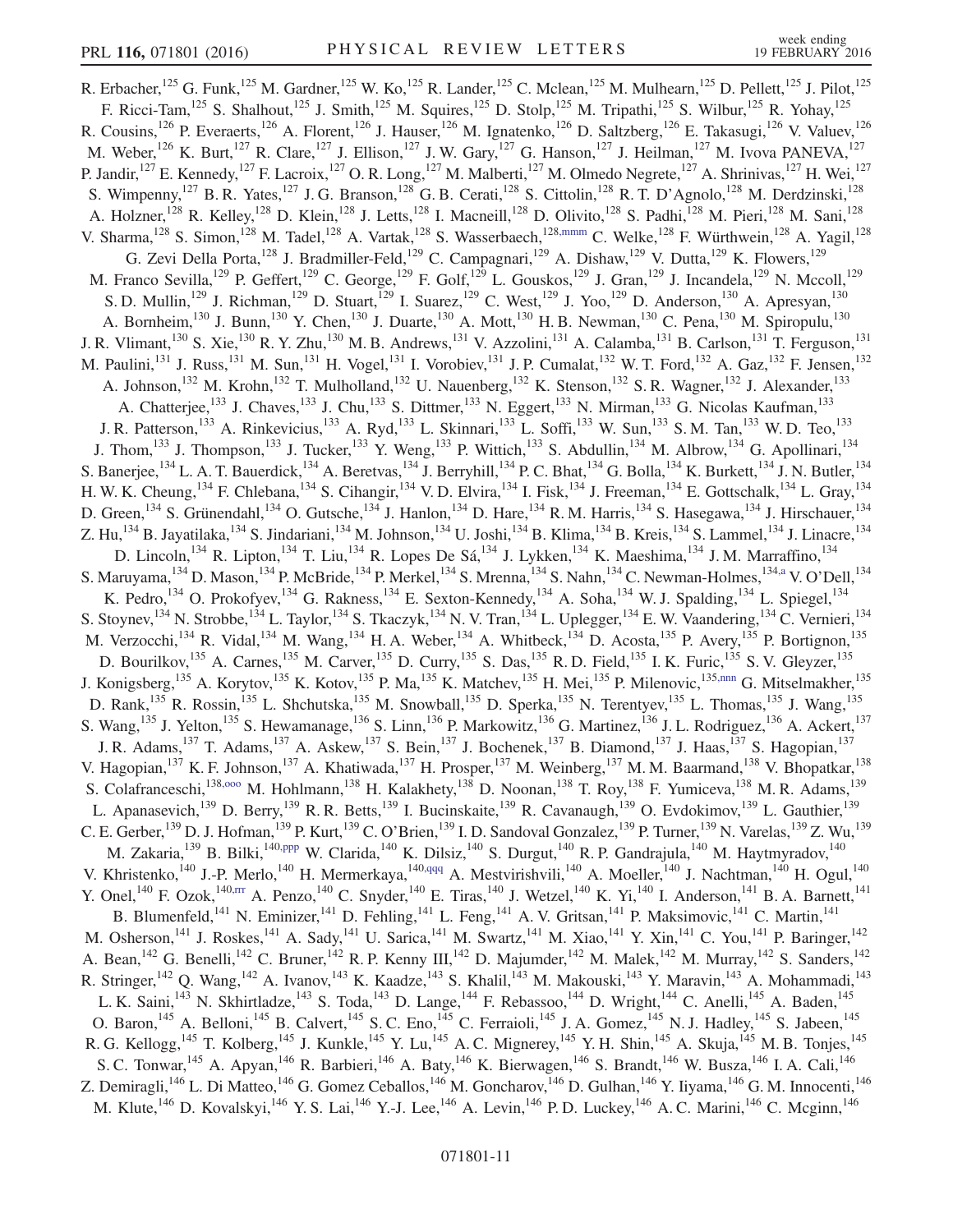C. Mironov,  $^{146}$  S. Narayanan,  $^{146}$  X. Niu,  $^{146}$  C. Paus,  $^{146}$  C. Roland,  $^{146}$  G. Roland,  $^{146}$  J. Salfeld-Nebgen,  $^{146}$ G. S. F. Stephans,  $^{146}$  K. Sumorok,  $^{146}$  M. Varma,  $^{146}$  D. Velicanu,  $^{146}$  J. Veverka,  $^{146}$  J. Wang,  $^{146}$  T. W. Wang,  $^{146}$  B. Wyslouch,  $^{146}$ M. Yang,  $^{146}$  V. Zhukova,  $^{146}$  B. Dahmes,  $^{147}$  A. Evans,  $^{147}$  A. Finkel,  $^{147}$  A. Gude,  $^{147}$  P. Hansen,  $^{147}$  S. Kalafut,  $^{147}$  S. C. Kao,  $^{147}$ K. Klapoetke,<sup>147</sup> Y. Kubota,<sup>147</sup> Z. Lesko,<sup>147</sup> J. Mans,<sup>147</sup> S. Nourbakhsh,<sup>147</sup> N. Ruckstuhl,<sup>147</sup> R. Rusack,<sup>147</sup> N. Tambe,<sup>147</sup> J. Turkewitz,<sup>147</sup> J. G. Acosta,<sup>148</sup> S. Oliveros,<sup>148</sup> E. Avdeeva,<sup>149</sup> R. Bartek,<sup>149</sup> K. Bloom,<sup>149</sup> S. Bose,<sup>149</sup> D. R. Claes,<sup>149</sup> A. Dominguez,<sup>149</sup> C. Fangmeier,<sup>149</sup> R. Gonzalez Suarez,<sup>149</sup> R. Kamalieddin,<sup>149</sup> D. Knowlton,<sup>149</sup> I. Kravchenko,<sup>149</sup> F. Meier,<sup>149</sup> J. Monroy,<sup>149</sup> F. Ratnikov,<sup>149</sup> J. E. Siado,<sup>149</sup> G. R. Snow,<sup>149</sup> M. Alyari,<sup>150</sup> J. Dolen,<sup>150</sup> J. George,<sup>150</sup> A. Godshalk,<sup>150</sup> C. Harrington,<sup>150</sup> I. Iashvili,<sup>150</sup> J. Kaisen,<sup>150</sup> A. Kharchilava,<sup>150</sup> A. Kumar,<sup>150</sup> S. Rappoccio,<sup>150</sup> B. Roozbahani,<sup>150</sup> G. Alverson,<sup>151</sup> E. Barberis,<sup>151</sup> D. Baumgartel,<sup>151</sup> M. Chasco,<sup>151</sup> A. Hortiangtham,<sup>151</sup> A. Massironi,<sup>151</sup> D. M. Morse,<sup>151</sup> D. Nash,<sup>151</sup> T. Orimoto,<sup>151</sup> R. Teixeira De Lima,<sup>151</sup> D. Trocino,<sup>151</sup> R.-J. Wang,<sup>151</sup> D. Wood,<sup>151</sup> J. Zhang,<sup>151</sup> S. Bhattacharya, <sup>152</sup> K. A. Hahn, <sup>152</sup> A. Kubik, <sup>152</sup> J. F. Low, <sup>152</sup> N. Mucia, <sup>152</sup> N. Odell, <sup>152</sup> B. Pollack, <sup>152</sup> M. Schmitt, <sup>152</sup> K. Sung,<sup>152</sup> M. Trovato,<sup>152</sup> M. Velasco,<sup>152</sup> A. Brinkerhoff,<sup>153</sup> N. Dev,<sup>153</sup> M. Hildreth,<sup>153</sup> C. Jessop,<sup>153</sup> D. J. Karmgard,<sup>153</sup> N. Kellams, <sup>153</sup> K. Lannon, <sup>153</sup> N. Marinelli, <sup>153</sup> F. Meng, <sup>153</sup> C. Mueller, <sup>153</sup> Y. Musienko, <sup>15[3,mm](#page-15-37)</sup> M. Planer, <sup>153</sup> A. Reinsvold, <sup>153</sup> R. Ruchti,<sup>153</sup> G. Smith,<sup>153</sup> S. Taroni,<sup>153</sup> N. Valls,<sup>153</sup> M. Wayne,<sup>153</sup> M. Wolf,<sup>153</sup> A. Woodard,<sup>153</sup> L. Antonelli,<sup>154</sup> J. Brinson,<sup>154</sup> B. Bylsma,<sup>154</sup> L. S. Durkin,<sup>154</sup> S. Flowers,<sup>154</sup> A. Hart,<sup>154</sup> C. Hill,<sup>154</sup> R. Hughes,<sup>154</sup> W. Ji,<sup>154</sup> T. Y. Ling,<sup>154</sup> B. Liu,<sup>154</sup> W. Luo,<sup>154</sup> D. Puigh,<sup>154</sup> M. Rodenburg,<sup>154</sup> B. L. Winer,<sup>154</sup> H. W. Wulsin,<sup>154</sup> O. Driga,<sup>155</sup> P. Elmer,<sup>155</sup> J. Hardenbrook,<sup>155</sup> P. Hebda,<sup>155</sup> S. A. Koay,<sup>155</sup> P. Lujan,<sup>155</sup> D. Marlow,<sup>155</sup> T. Medvedeva,<sup>155</sup> M. Mooney,<sup>155</sup> J. Olsen,<sup>155</sup> C. Palmer,<sup>155</sup> P. Piroué,<sup>155</sup> H. Saka,<sup>155</sup> D. Stickland,<sup>155</sup> C. Tully,<sup>155</sup> A. Zuranski,<sup>155</sup> S. Malik,<sup>156</sup> A. Barker,<sup>157</sup> V. E. Barnes,<sup>157</sup> D. Benedetti,<sup>157</sup> D. Bortoletto,<sup>157</sup> L. Gutay,<sup>157</sup> M. K. Jha,<sup>157</sup> M. Jones,<sup>157</sup> A. W. Jung,<sup>157</sup> K. Jung,<sup>157</sup> A. Kumar,<sup>157</sup> D. H. Miller,<sup>157</sup> N. Neumeister,<sup>157</sup> B. C. Radburn-Smith,<sup>157</sup> X. Shi,<sup>157</sup> I. Shipsey,<sup>157</sup> D. Silvers,<sup>157</sup> J. Sun,<sup>157</sup> A. Svyatkovskiy, <sup>157</sup> F. Wang, <sup>157</sup> W. Xie, <sup>157</sup> L. Xu, <sup>157</sup> N. Parashar, <sup>158</sup> J. Stupak, <sup>158</sup> A. Adair, <sup>159</sup> B. Akgun, <sup>159</sup> Z. Chen, <sup>159</sup> K. M. Ecklund,<sup>159</sup> F. J. M. Geurts,<sup>159</sup> M. Guilbaud,<sup>159</sup> W. Li,<sup>159</sup> B. Michlin,<sup>159</sup> M. Northup,<sup>159</sup> B. P. Padley,<sup>159</sup> R. Redjimi,<sup>159</sup> J. Roberts,<sup>159</sup> J. Rorie,<sup>159</sup> Z. Tu,<sup>159</sup> J. Zabel,<sup>159</sup> B. Betchart,<sup>160</sup> A. Bodek,<sup>160</sup> P. de Barbaro,<sup>160</sup> R. Demina,<sup>160</sup> Y. Eshaq,<sup>160</sup> T. Ferbel,<sup>160</sup> M. Galanti,<sup>160</sup> A. Garcia-Bellido,<sup>160</sup> J. Han,<sup>160</sup> A. Harel,<sup>160</sup> O. Hindrichs,<sup>160</sup> A. Khukhunaishvili,<sup>160</sup> G. Petrillo,<sup>160</sup> P. Tan,<sup>160</sup> M. Verzetti,<sup>160</sup> J. P. Chou,<sup>161</sup> E. Contreras-Campana,<sup>161</sup> D. Ferencek,<sup>161</sup> Y. Gershtein,<sup>161</sup> E. Halkiadakis,<sup>161</sup> D. Hidas,<sup>161</sup> E. Hughes,<sup>161</sup> S. Kaplan,<sup>161</sup> R. Kunnawalkam Elayavalli,<sup>161</sup> A. Lath,<sup>161</sup> K. Nash,<sup>161</sup> S. Salur,<sup>161</sup> S. Schnetzer,<sup>161</sup> D. Sheffield,<sup>161</sup> S. Somalwar,<sup>161</sup> R. Stone,<sup>161</sup> S. Thomas,<sup>161</sup> P. Thomassen,<sup>161</sup> M. Walker,<sup>161</sup> M. Foerster,<sup>162</sup> G. Riley,<sup>162</sup> K. Rose,<sup>162</sup> S. Spanier,<sup>162</sup> O. Bouhali,<sup>163[,sss](#page-16-30)</sup> A. Castaneda Hernandez,<sup>163,sss</sup> A. Celik,<sup>163</sup> M. Dalchenko,<sup>163</sup> M. De Mattia,<sup>163</sup> A. Delgado,<sup>163</sup> S. Dildick,<sup>163</sup> R. Eusebi,<sup>163</sup> J. Gilmore,<sup>163</sup> T. Huang,<sup>163</sup> T. Kamon,<sup>16[3,ttt](#page-16-31)</sup> V. Krutelyov,<sup>163</sup> R. Mueller,<sup>163</sup> I. Osipenkov,<sup>163</sup> Y. Pakhotin,<sup>163</sup> R. Patel,<sup>163</sup> A. Perloff,<sup>163</sup> A. Rose,<sup>163</sup> A. Safonov,<sup>163</sup> A. Tatarinov,<sup>163</sup> K. A. Ulmer,<sup>163[,c](#page-15-1)</sup> N. Akchurin,<sup>164</sup> C. Cowden,<sup>164</sup> J. Damgov,<sup>164</sup> C. Dragoiu,<sup>164</sup> P. R. Dudero,<sup>164</sup> J. Faulkner,<sup>164</sup> S. Kunori,<sup>164</sup> K. Lamichhane,<sup>164</sup> S. W. Lee,<sup>164</sup> T. Libeiro,<sup>164</sup> S. Undleeb,<sup>164</sup> I. Volobouev,<sup>164</sup> E. Appelt,<sup>165</sup> A. G. Delannoy, <sup>165</sup> S. Greene, <sup>165</sup> A. Gurrola, <sup>165</sup> R. Janjam, <sup>165</sup> W. Johns, <sup>165</sup> C. Maguire, <sup>165</sup> Y. Mao, <sup>165</sup> A. Melo, <sup>165</sup> H. Ni, <sup>165</sup> P. Sheldon,<sup>165</sup> S. Tuo,<sup>165</sup> J. Velkovska,<sup>165</sup> Q. Xu,<sup>165</sup> M. W. Arenton,<sup>166</sup> B. Cox,<sup>166</sup> B. Francis,<sup>166</sup> J. Goodell,<sup>166</sup> R. Hirosky,<sup>166</sup> A. Ledovskoy,  $^{166}$  H. Li,  $^{166}$  C. Lin,  $^{166}$  C. Neu,  $^{166}$  T. Sinthuprasith,  $^{166}$  X. Sun,  $^{166}$  Y. Wang,  $^{166}$  E. Wolfe,  $^{166}$  J. Wood,  $^{166}$ F. Xia,<sup>166</sup> C. Clarke,<sup>167</sup> R. Harr,<sup>167</sup> P. E. Karchin,<sup>167</sup> C. Kottachchi Kankanamge Don,<sup>167</sup> P. Lamichhane,<sup>167</sup> J. Sturdy,<sup>167</sup> D. A. Belknap, <sup>168</sup> D. Carlsmith, <sup>168</sup> M. Cepeda, <sup>168</sup> S. Dasu, <sup>168</sup> L. Dodd, <sup>168</sup> S. Duric, <sup>168</sup> B. Gomber, <sup>168</sup> M. Grothe, <sup>168</sup> R. Hall-Wilton,<sup>168</sup> M. Herndon,<sup>168</sup> A. Hervé,<sup>168</sup> P. Klabbers,<sup>168</sup> A. Lanaro,<sup>168</sup> A. Levine,<sup>168</sup> K. Long,<sup>168</sup> R. Loveless,<sup>168</sup> A. Mohapatra, <sup>168</sup> I. Ojalvo, <sup>168</sup> T. Perry, <sup>168</sup> G. A. Pierro, <sup>168</sup> G. Polese, <sup>168</sup> T. Ruggles, <sup>168</sup> T. Sarangi, <sup>168</sup> A. Savin, <sup>168</sup> A. Sharma,  $^{168}$  N. Smith,  $^{168}$  W. H. Smith,  $^{168}$  D. Taylor,  $^{168}$  P. Verwilligen,  $^{168}$  and N. Woods  $^{168}$ 

## (CMS Collaboration)

<span id="page-11-1"></span><span id="page-11-0"></span><sup>1</sup>Yerevan Physics Institute, Yerevan, Armenia<sup>2</sup>Institute *Servan Physics Institute*, *New Ocal W. Wign A*  $2$ Institut für Hochenergiephysik der OeAW, Wien, Austria  $3$ National Centre for Particle and High Energy Physics, Minsk, Belarus  $^{4}$ Universiteit Antwerpen, Antwerpen, Belgium <sup>5</sup>Vrije Universiteit Brussel, Brussel, Belgium<br><sup>6</sup>Université Libre de Pruxelles, Pruxelles, Belgium  ${}^{6}$ Université Libre de Bruxelles, Bruxelles, Belgium  $^7$ Ghent University, Ghent, Belgium Université Catholique de Louvain, Louvain-la-Neuve, Belgium

## 071801-12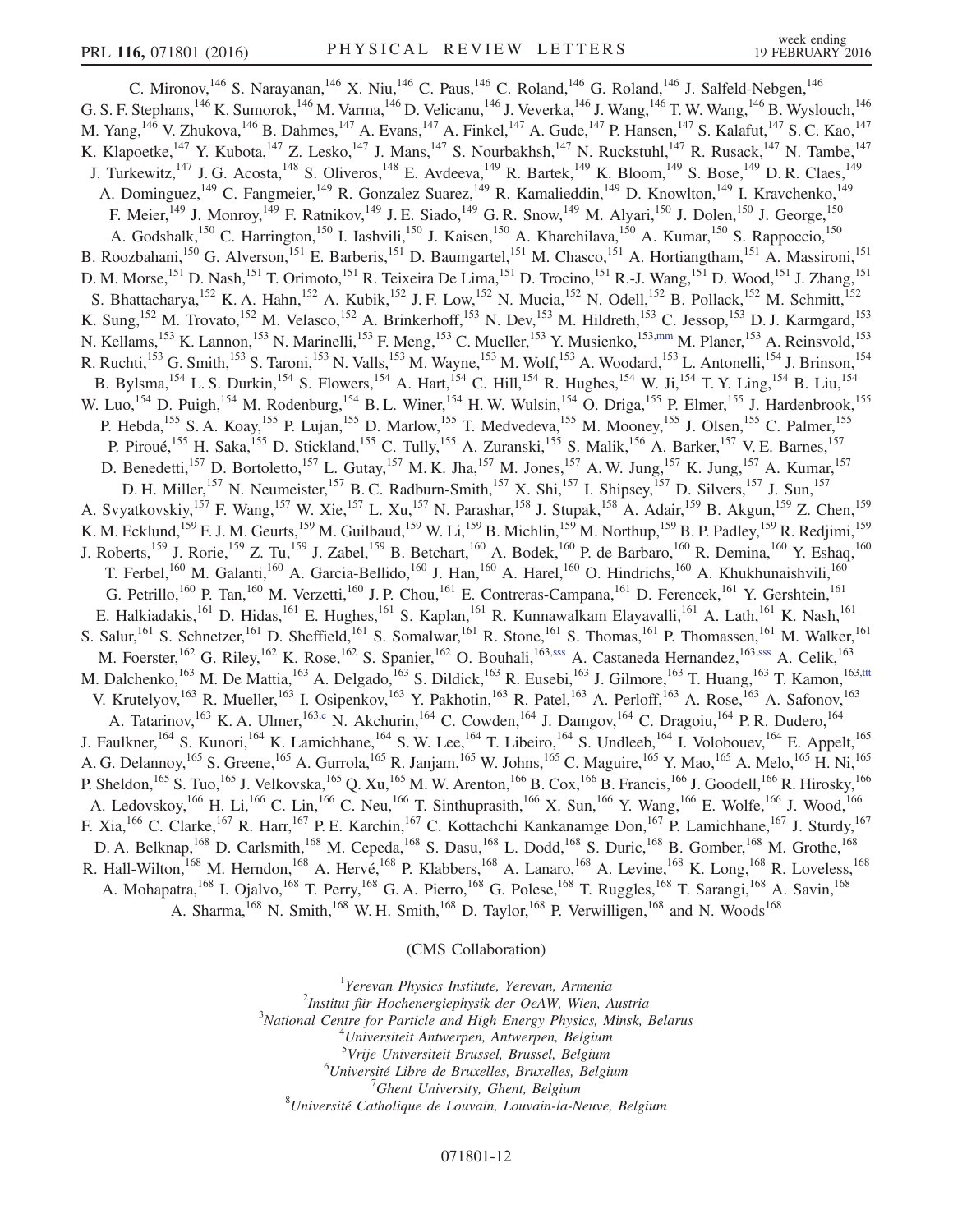<sup>9</sup>Université de Mons, Mons, Belgium

<sup>10</sup>Centro Brasileiro de Pesquisas Físicas, Rio de Janeiro, Brazil<br><sup>11</sup>Universidade do Estado do Rio de Janeiro, Rio de Janeiro, Brazil<br><sup>12</sup>Universidade Estadual Paulista, Universidade Federal do ABC, São Paulo, Brazil<br><sup>1</sup>

<sup>22</sup>Charles University, Prague, Czech Republic<br><sup>23</sup>Academy of Scientific Research and Technology of the Arab Republic of Egypt,

Egyptian Network of High Energy Physics, Cairo, Egypt<br><sup>24</sup>National Institute of Chemical Physics and Biophysics, Tallinn, Estonia<br><sup>25</sup>Department of Physics, University of Helsinki, Helsinki, Finland<br><sup>26</sup>Helsinki Institute

 $NRS/IN2P3$ , Strasbourg, France<br>
<sup>31</sup>Centre de Calcul de l'Institut National de Physique Nucleaire et de Physique des Particules, CNRS/IN2P3, Villeurbanne, France<br>
<sup>32</sup>Université de Lyon, Université Claude Bernard Lyon 1, C

<sup>37</sup>RWTH Aachen University, III. Physikalisches Institut B, Aachen, Germany<br><sup>38</sup>Deutsches Elektronen-Synchrotron, Hamburg, Germany<br><sup>39</sup>University of Hamburg, Hamburg, Germany<br><sup>40</sup>Institut für Experimentelle Kernphysik, Ka

<sup>48</sup>Panjab University, Chandigarh, India<br><sup>49</sup>University of Delhi, Delhi, India<br><sup>50</sup>Saha Institute of Nuclear Physics, Kolkata, India<br><sup>51</sup>Bhabha Atomic Research Centre, Mumbai, India

<sup>52</sup>Tata Institute of Fundamental Research, Mumbai, India<br><sup>53</sup>Indian Institute of Science Education and Research (IISER), Pune, India<br><sup>54</sup>Institute for Research in Fundamental Sciences (IPM), Tehran, Iran

<sup>55</sup>University College Dublin, Dublin, Ireland<br><sup>56</sup>INFN Sezione di Bari, Università di Bari, Politecnico di Bari, Bari, Italy<br><sup>56b</sup>INFN Sezione di Bari<br><sup>56b</sup>Università di Bari

<sup>56c</sup>Politecnico di Bari<br>
<sup>57</sup>INFN Sezione di Bologna, Università di Bologna, Bologna, Italy<br>
<sup>57b</sup>Università di Bologna<br>
<sup>57b</sup>Università di Bologna

<sup>58</sup>INFN Sezione di Catania, Università di Catania, Catania, Italy  $^{58}$ <sub>2</sub>INFN Sezione di Catania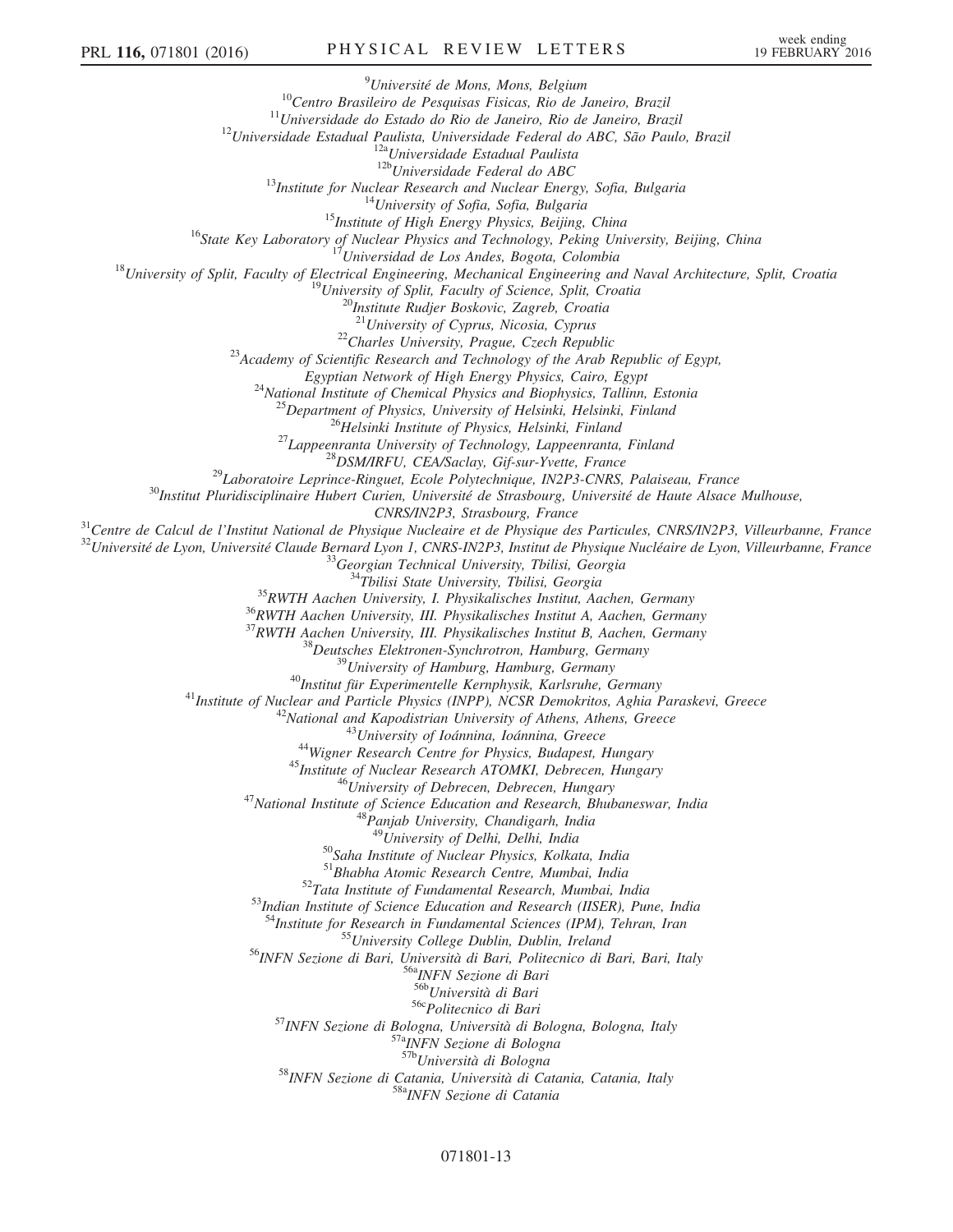58bUniversità di Catania <sup>59</sup>INFN Sezione di Firenze, Università di Firenze, Firenze, Italy <sup>9a</sup>INFN Sezione di Firenze<br><sup>59b</sup>Università di Firenze <sup>60</sup>INFN Laboratori Nazionali di Frascati, Frascati, Italy <sup>61</sup>INFN Sezione di Genova, Università di Genova, Genova, Italy <sup>61a</sup>INFN Sezione di Genova<br><sup>61b</sup>Università di Genova <sup>62</sup>INFN Sezione di Milano-Bicocca, Università di Milano-Bicocca, Milano, Italy 62<sup>a</sup>INFN Sezione di Milano-Bicocca<br><sup>62b</sup>Università di Milano-Bicocca<br><sup>62b</sup>Università di Milano-Bicocca <sup>63</sup>INFN Sezione di Napoli, Università di Napoli 'Federico II', Napoli, Italy, Università della Basilicata, Potenza, Italy, Università G. Marconi, Roma, Italy<br>
<sup>63a</sup>INFN Sezione di Napoli<br>
<sup>63b</sup>Università di Napoli 'Federico II'<br>
<sup>63c</sup>Università della Basilicata<br>
<sup>63d</sup>Università G. Marconi <sup>64</sup>INFN Sezione di Padova, Università di Padova, Padova, Italy, Università di Trento, Trento, Italy<br><sup>64a</sup>INFN Sezione di Padova<br><sup>64b</sup>Università di Padova <sup>64c</sup>Università di Trento <sup>65</sup>INFN Sezione di Pavia, Università di Pavia, Pavia, Italy <sup>65a</sup>INFN Sezione di Pavia<br><sup>65b</sup>Università di Pavia <sup>66</sup>INFN Sezione di Perugia, Università di Perugia, Perugia, Italy<br><sup>66a</sup>INFN Sezione di Perugia<br><sup>66b</sup>Università di Perugia <sup>67</sup>INFN Sezione di Pisa, Università di Pisa, Scuola Normale Superiore di Pisa, Pisa, Italy<br><sup>67a</sup>INFN Sezione di Pisa<br><sup>67b</sup>Università di Pisa  $\frac{67c}{68}$ Scuola Normale Superiore di Pisa  $\frac{68a}{NFN}$  Sezione di Roma 68bUniversità di Roma <sup>69</sup>INFN Sezione di Torino, Università di Torino, Torino, Italy, Università del Piemonte Orientale, Novara, Italy <sup>69a</sup>INFN Sezione di Torino <sup>69b</sup>Università di Torino<br><sup>69c</sup>Università del Piemonte Orientale <sup>70</sup>INFN Sezione di Trieste, Università di Trieste, Trieste, Italy<br><sup>70a</sup>INFN Sezione di Trieste<br><sup>70b</sup>Università di Trieste  $17^1$ Kangwon National University, Chunchon, Korea  $^{72}$ Kyungpook National University, Daegu, Korea<br> $^{73}$ Chonbuk National University, Jeonju, Korea <sup>74</sup>Chonnam National University, Justitute for Universe and Elementary Particles, Kwangju, Korea <sup>75</sup>Korea University, Seoul, Korea 76Seoul National University, Seoul, Korea 77University of Seoul, Seoul, Korea 77Universit <sup>78</sup>Sungkyunkwan University, Suwon, Korea <sup>79</sup>Vilnius University, Vilnius, Lithuania <sup>80</sup>National Centre for Particle Physics, Universiti Malaya, Kuala Lumpur, Malaysia<br><sup>81</sup>Centro de Investigacion y de Estudios Avanzados del IPN, Mexico City, Mexico  $\begin{array}{c}\n \stackrel{82}{3} \stackrel{82}{5} \stackrel{83}{5} \stackrel{84}{5} \stackrel{85}{5} \stackrel{85}{5} \stackrel{86}{5} \stackrel{87}{5} \stackrel{88}{5} \stackrel{88}{5} \stackrel{89}{5} \stackrel{89}{5} \stackrel{80}{5} \stackrel{80}{5} \stackrel{84}{5} \stackrel{85}{5} \stackrel{86}{5} \stackrel{87}{5} \stackrel{88}{5} \stackrel{87}{5} \stackrel{88}{5} \stackrel{89}{5} \stackrel{85}{5} \stackrel{8$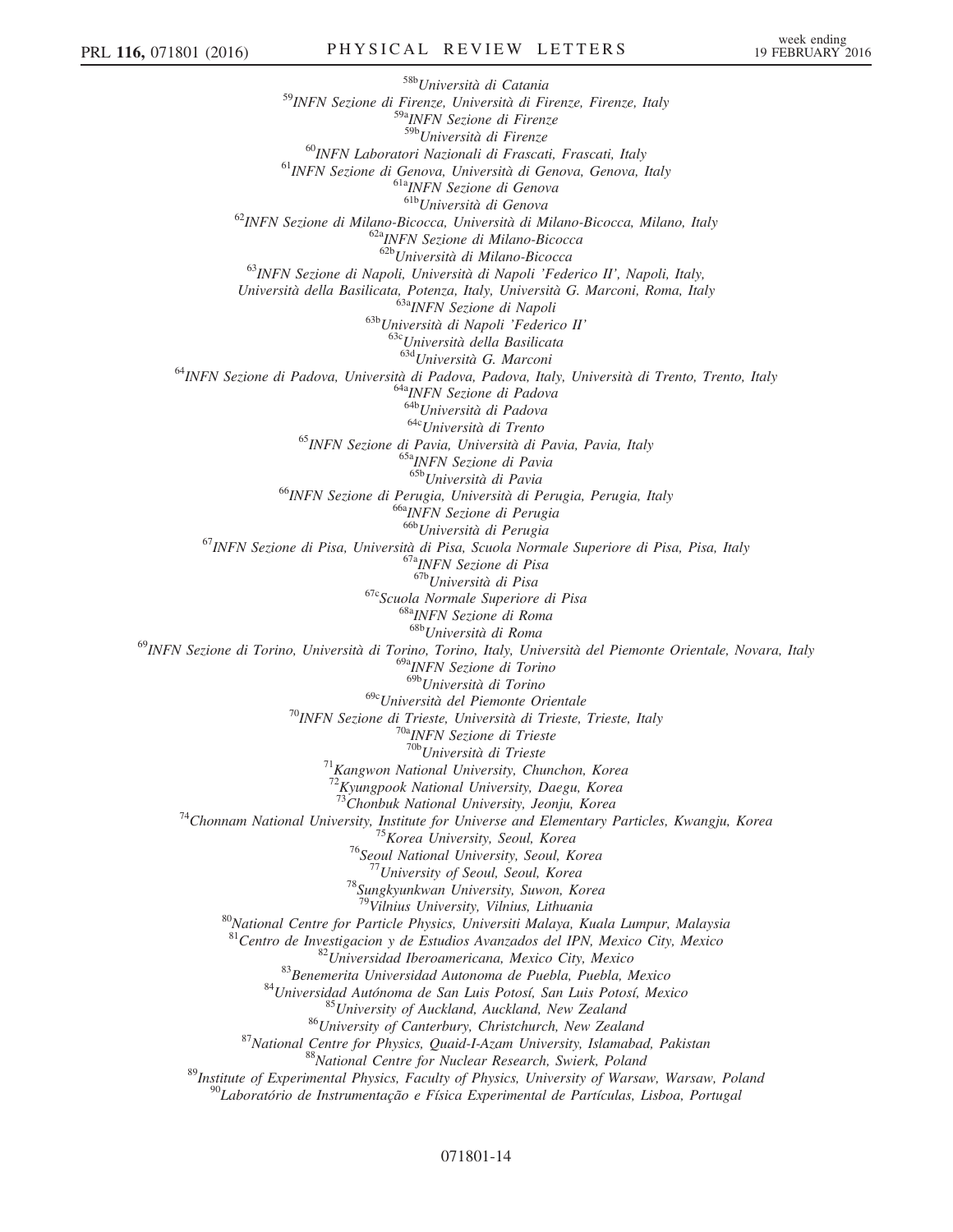<sup>91</sup>Joint Institute for Nuclear Research, Dubna, Russia<br><sup>92</sup>Petersburg Nuclear Physics Institute, Gatchina (St. Petersburg), Russia<br><sup>93</sup>Institute for Nuclear Research, Moscow, Russia<br><sup>94</sup>Institute for Theoretical and Expe <sup>95</sup>National Research Nuclear University 'Moscow Engineering Physics Institute' (MEPhI), Moscow, Russia<br><sup>96</sup>P.N. Lebedev Physical Institute, Moscow, Russia <sup>97</sup>Skobeltsyn Institute of Nuclear Physics, Lomonosov Moscow State University, Moscow, Russia<br><sup>98</sup>State Research Center of Russian Federation, Institute for High Energy Physics, Protvino, Russia<br><sup>99</sup>University of Belgrad  $\begin{small} & & & & \\ 100 \text{Centro de Investigaciones Energéticas Medioambientales y Tecnológicas (CIEMAT), Madrid, Spain \\ & & & & \\ 101 \text{Universidad Autónoma de Madrid, Madrid, Spain \\ & & & & \\ 102 \text{Universidad de Oviedo, Oviedo, Spain \\ & & & & \\ 103 \text{Instituto de Física de Cantabria (IFCA), CSC-Universidad de Cantabria, Santander, Spain \\ & & & & \\ 104 \text{CERN, European Organization for Nuclear Research, Geneva, Switzerland \\ & & & & \\ 105 \text{Paul Scherrer Institute, Yuligen, Switzerland \\ & & & & \\ 106 \text{Mational Central University, Curich, Zurich, Zwitzerland \\ & & &$ <sup>115</sup>Institute for Scintillation Materials of National Academy of Science of Ukraine, Kharkov, Ukraine<br><sup>116</sup>National Scientific Center, Kharkov Institute of Physics and Technology, Kharkov, Ukraine<br><sup>117</sup>University of Bris <sup>124</sup>Brown University, Providence, Rhode Island, USA<br><sup>125</sup>University of California, Davis, Davis, California, USA<br><sup>126</sup>University of California, Los Angeles, Los Angeles, California, USA<br><sup>127</sup>University of California, Riv 131<br>Carnegie Mellon University, Pittsburgh, Pennsylvania, USA<br><sup>132</sup>University of Colorado Boulder, Boulder, Colorado, USA  $^{133}$ Cornell University, Ithaca, New York, USA<br> $^{134}$ Fermi National Accelerator Laboratory, Batavia, Illinois, USA<br> $^{135}$ University of Florida, Gainesville, Florida, USA<br> $^{136}$ Florida International University, Miami, <sup>138</sup>Florida Institute of Technology, Melbourne, Florida, USA<br><sup>139</sup>University of Illinois at Chicago (UIC), Chicago, Illinois, USA<br><sup>140</sup>The University of Iowa, Iowa City, Iowa, USA<br><sup>141</sup>Johns Hopkins University, Baltimore <sup>143</sup> Kansas State University, Manhattan, Kansas, USA<br><sup>144</sup> Lawrence Livermore National Laboratory, Livermore, California, USA<br><sup>145</sup> University of Maryland, College Park, Maryland, USA<br><sup>146</sup> Massachusetts Institute of Tec  $149$ University of Nebraska-Lincoln, Lincoln, Nebraska, USA  $150$ State University of New York at Buffalo, Buffalo, New York, USA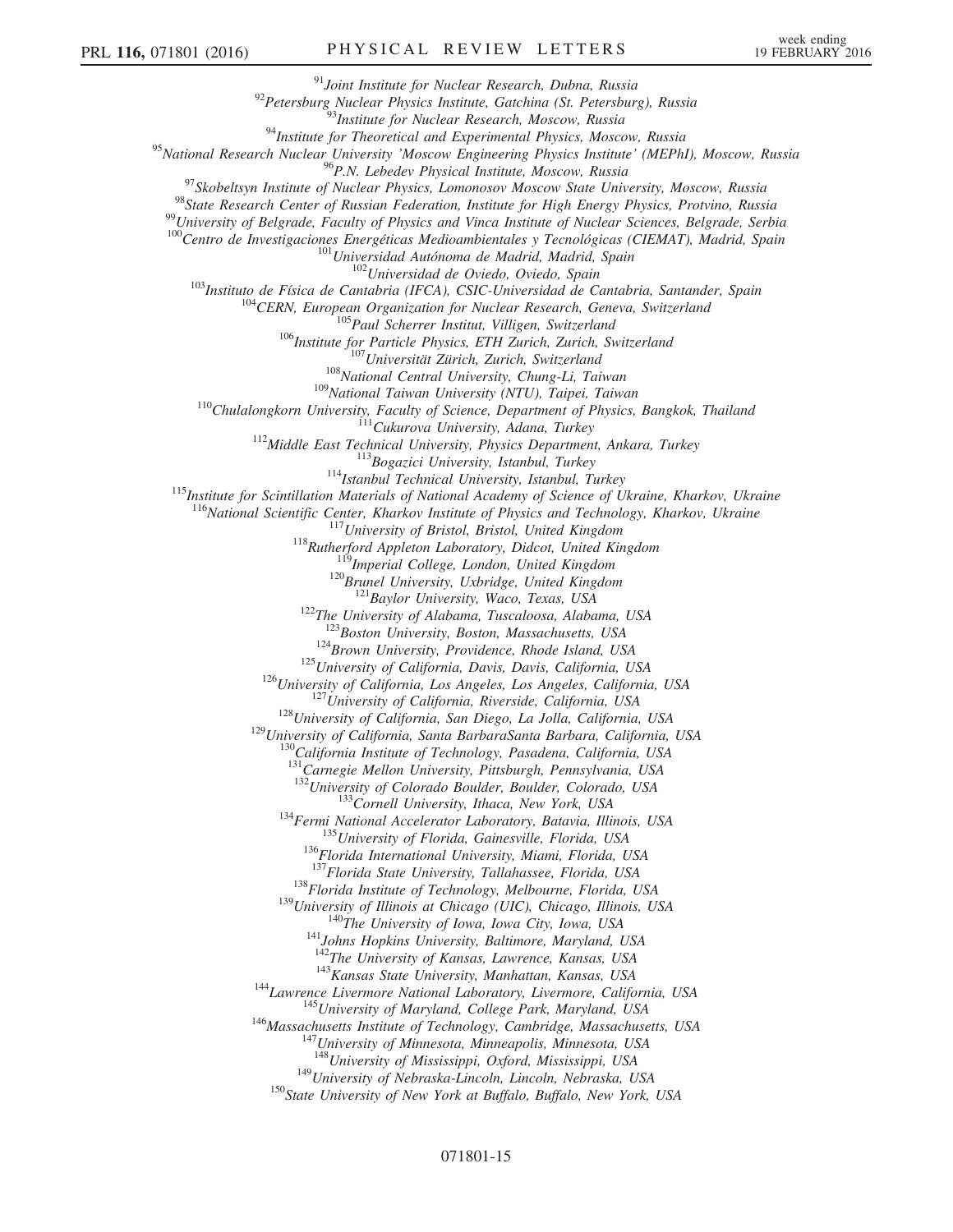$^{151}$ Northeastern University, Boston, Massachusetts, USA<br> $^{152}$ Northwestern University, Evanston, Illinois, USA <sup>153</sup>University of Notre Dame, Notre Dame, Indiana, USA<br><sup>154</sup>Ohio State University, Columbus, Ohio, USA<br><sup>155</sup>Princeton University, Princeton, New Jersey, USA<br><sup>156</sup>University of Puerto Rico, Mayaguez, Puerto Rico<br><sup>157</sup>Purd <sup>160</sup>University of Rochester, Rochester, New York, USA<br><sup>161</sup>Rutgers, The State University of New Jersey, Piscataway, New Jersey, USA<br><sup>162</sup>University of Tennessee, Knoxville, Tennessee, USA<br><sup>164</sup>Texas A&M University, Colle <sup>165</sup>Vanderbilt University, Nashville, Tennessee, USA <sup>166</sup>University of Virginia, Charlottesville, Virginia, USA <sup>167</sup>Wayne State University, Detroit, Michigan, USA <sup>168</sup>University of Wisconsin—Madison, Madison, Wisconsin, USA

<span id="page-15-31"></span>[a](#page-8-0) Deceased.

- <span id="page-15-0"></span><sup>[b](#page-5-23)</sup>Also at Vienna University of Technology, Vienna, Austria.
- <span id="page-15-1"></span><sup>[c](#page-5-24)</sup>Also at CERN, European Organization for Nuclear Research, Geneva, Switzerland.
- <span id="page-15-2"></span><sup>[d](#page-5-25)</sup>Also at State Key Laboratory of Nuclear Physics and Technology, Peking University, Beijing, China.
- <span id="page-15-3"></span>[e](#page-6-0) Also at Institut Pluridisciplinaire Hubert Curien, Université de Strasbourg, Université de Haute Alsace Mulhouse, CNRS/IN2P3, Strasbourg, France.
- <span id="page-15-4"></span>[f](#page-6-1) Also at National Institute of Chemical Physics and Biophysics, Tallinn, Estonia.
- <span id="page-15-5"></span>[g](#page-6-2) Also at Skobeltsyn Institute of Nuclear Physics, Lomonosov Moscow State University, Moscow, Russia.
- <span id="page-15-6"></span><sup>[h](#page-6-3)</sup>Also at Universidade Estadual de Campinas, Campinas, Brazil.
- <span id="page-15-7"></span><sup>[i](#page-6-4)</sup>Also at Centre National de la Recherche Scientifique (CNRS)—IN2P3, Paris, France.
- <span id="page-15-8"></span>[j](#page-6-5) Also at Laboratoire Leprince-Ringuet, Ecole Polytechnique, IN2P3-CNRS, Palaiseau, France.
- <span id="page-15-9"></span>[k](#page-6-6) Also at Joint Institute for Nuclear Research, Dubna, Russia.
- <span id="page-15-10"></span><sup>1</sup>A[l](#page-6-6)so at British University in Egypt, Cairo, Egypt.
- mAlso at Suez University, Suez, Egypt.
- <span id="page-15-11"></span>[n](#page-6-7) Also at Cairo University, Cairo, Egypt.
- <span id="page-15-12"></span><sup>[o](#page-6-7)</sup>Also at Fayoum University, El-Fayoum, Egypt.
- <span id="page-15-13"></span><su[p](#page-6-8)>p</sup>Also at Université de Haute Alsace, Mulhouse, France.
- <span id="page-15-14"></span><sup>[q](#page-6-9)</sup>Also at Tbilisi State University, Tbilisi, Georgia.
- <span id="page-15-15"></span>[r](#page-6-10) Also at RWTH Aachen University, III. Physikalisches Institut A, Aachen, Germany.
- <span id="page-15-16"></span>[s](#page-6-11) Also at University of Hamburg, Hamburg, Germany.
- <span id="page-15-17"></span>[t](#page-6-12) Also at Brandenburg University of Technology, Cottbus, Germany.
- <span id="page-15-18"></span><s[u](#page-7-0)p>u</sup> Also at Institute of Nuclear Research ATOMKI, Debrecen, Hungary.
- <span id="page-15-19"></span>[v](#page-7-0) Also at Eötvös Loránd University, Budapest, Hungary.
- <span id="page-15-20"></span>[w](#page-7-1)Also at University of Debrecen, Debrecen, Hungary.
- <span id="page-15-21"></span>[x](#page-7-1) Also at Wigner Research Centre for Physics, Budapest, Hungary.
- <span id="page-15-22"></span>[y](#page-7-2) Also at Indian Institute of Science Education and Research, Bhopal, India.
- <span id="page-15-23"></span><sup>[z](#page-7-3)</sup>Also at University of Visva-Bharati, Santiniketan, India.
- <span id="page-15-24"></span><sup>[aa](#page-7-4)</sup>Also at King Abdulaziz University, Jeddah, Saudi Arabia.<br><sup>[bb](#page-7-3)</sup>Also at University of Ruhuna, Matara, Sri Lanka.<br><sup>cc</sup>Also at Isfahan University of Technology, Isfahan, Iran.
- <span id="page-15-26"></span><span id="page-15-25"></span>
- 
- <span id="page-15-27"></span><sup>[dd](#page-7-5)</sup> Also at University of Tehran, Department of Engineering Science, Tehran, Iran.
- <span id="page-15-28"></span>[ee](#page-7-6) Also at Plasma Physics Research Center, Science and Research Branch, Islamic Azad University, Tehran, Iran.
- <span id="page-15-29"></span>[ff](#page-7-7)Also at Laboratori Nazionali di Legnaro dell'INFN, Legnaro, Italy. [gg](#page-8-0)Also at Università degli Studi di Siena, Siena, Italy. [hh](#page-8-1)Also at Purdue University, West Lafayette, USA.
- <span id="page-15-32"></span><span id="page-15-30"></span>
- 
- <span id="page-15-33"></span>[ii](#page-8-2) Also at International Islamic University of Malaysia, Kuala Lumpur, Malaysia.<br>
<sup>jj</sup> Also at Malaysian Nuclear Agency, MOSTI, Kajang, Malaysia.
- <span id="page-15-34"></span>
- <span id="page-15-36"></span>
- <span id="page-15-35"></span><sup>[kk](#page-8-3)</sup>Also at Consejo Nacional de Ciencia y Tecnología, Mexico city, Mexico.<br><sup>11</sup>Also at Warsaw University of Technology, Institute of Electronic Systems, Warsaw, Poland.
- <span id="page-15-38"></span>
- <span id="page-15-37"></span>[mm](#page-8-5) Also at Institute for Nuclear Research, Moscow, Russia.<br>[nn](#page-8-6) Also at National Research Nuclear University 'Moscow Engineering Physics Institute' (MEPhI), Moscow, Russia.